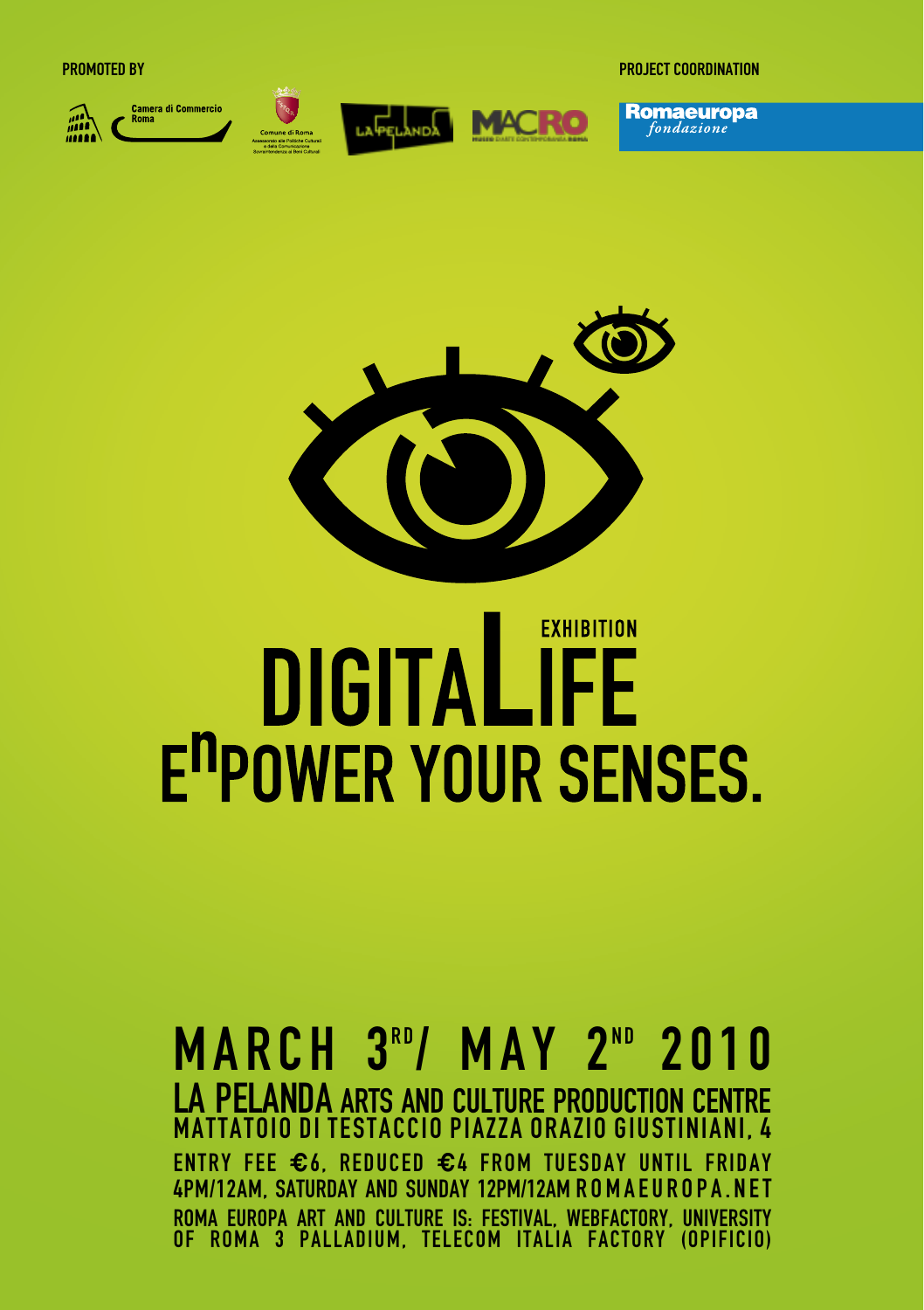Innovation is the common thread which binds together the work of the Rome Chamber of Commerce, the economic institution of the Capital. By "innovation" we intend technological progress in its various forms; culture, a methodological approach, awareness of the search

for a new cultural code to constitute the base on which to build.<br>From this perspective, the Chamber of Commerce in collaboration with Fondazione Romaeuropa (supported by the Chamber of Commerce) and with the invaluable support of the Inspectorate for Cultural Policy and Communication of the City of Rome and the MACRO, has been party to the realisation of the Digital Life exhibition. An exhibition to be experienced and lived; an event which casts its gaze to our present times and our perception of the future.<br>The exhibition is part of a more articulated project organised by the Chamber of Commerce

entitled "Analogical Fathers, Digital Children", which has the mission of creating intense and constructive dialogue on the theme of culture and change in this moment in history. A period in which our country is undergoing a leap forward, accelerated and pushed to the forefront by economic dynamism and technological and social evolution.

We have chosen the language of art to give immediate visibility to the significance of the project "Analogical Fathers, Digital Children".

Though this project, the Chamber of Commerce will conduct a vast socio-economic survey at both a local and national level: a profound study on the mechanisms involved in the creation and transmission of culture to understand what principal actors are at play in these creative processes and in the diffusion of cultural innovation and also to identify the principal "enzymes" and inhibitors in this chemical reaction called change. For us, to be classified as an "innovative" institution means to maximise the quality and the

efficiency of our internal operational processes and to liberate resources to facilitate the implementation of leading-edge infrastructure and high technology content initiatives.

With this mission in mind, the Chamber of Commerce has invested heavily in the past years in infrastructure projects; from the System of Technological Poles, the new Rome Trade Fair, the Auditorium and also in cultural events such as the Rome International Film Festival, the Notte Bianca initiative and the RomaFictionFest.

#### Andrea Mondello PRESIDENT, ROME CHAMBER OF COMMERCE

PROMOTED BY<br>CAMERA DI COMMERCIO – ROMA

project coordination Fondazione Romaeuropa

**CURATOR** Richard Castelli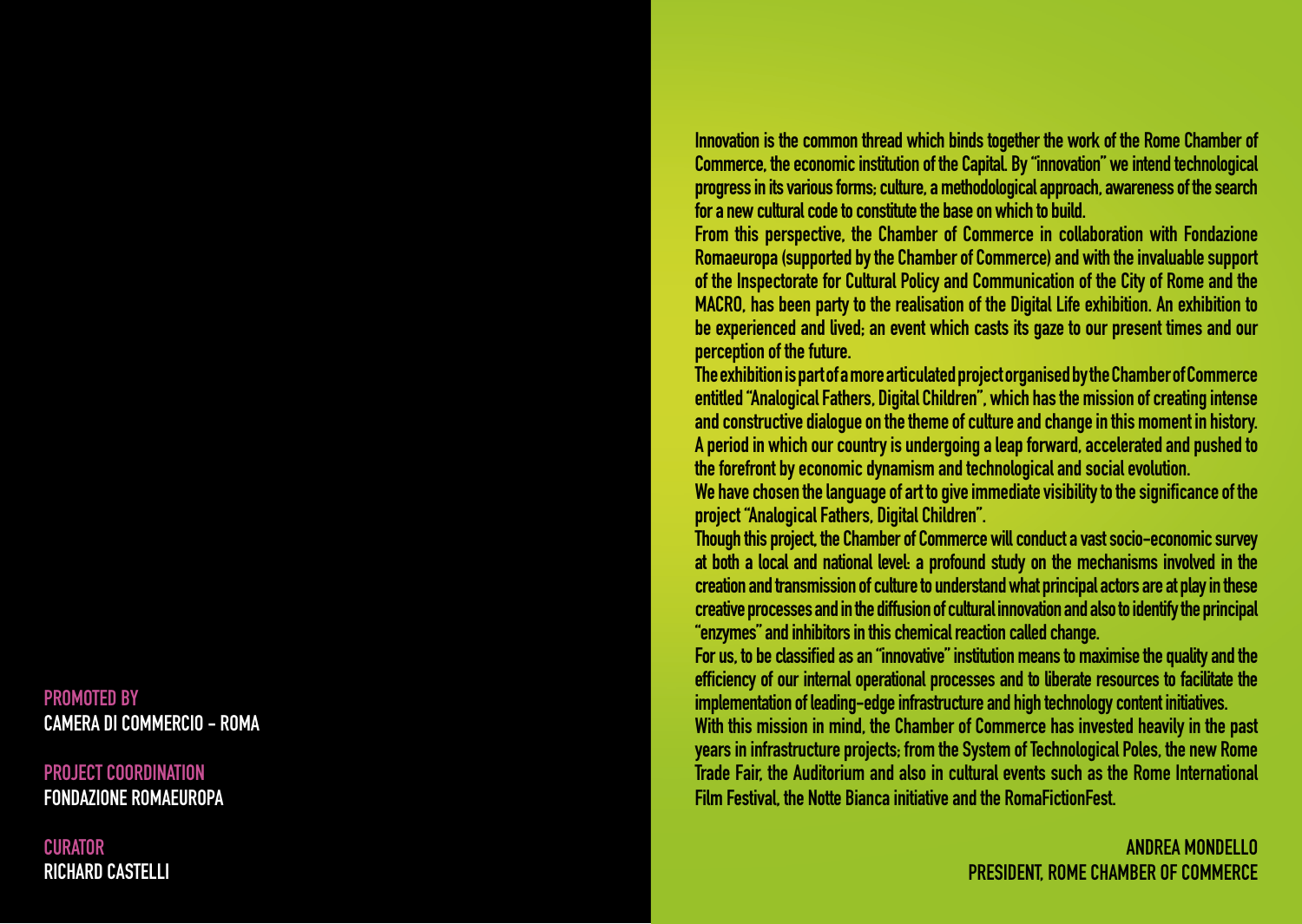There could be no better way to experiment the potentiality of the new location La Pelanda which now opens its doors to the public with an exhibition of contamination between art and new technologies.

The digital life experience has deep-set roots which now pervade contemporary thought. This experience hails back to the so-called "artificial feeling" that the philosopher Mario Perniola already wrote of about fifteen years ago and categorized into three fundamental aspects. Firstly, the process of rendering virtual the material nature and the animation of objects and images which are both caused by inverse processes. One is represented by the expressive capacity of human beings which continues to expand and the other by the inorganic world which seems to assist mankind in its perception of events. Perniola defined this phenomenon the "Egyptian effect" in reference to the completed process of reification of humanity in which the abstract becomes concrete and our consequent sensitization of our surroundings. Secondly, we are witnessing an enlargement or dilation of space; a phenomenon of exteriorization which transforms the abstract into something corporeal; everything is a surface, all is inhabited, everything is external. In our impossibility to penetrate within, we continue to find landscapes, surfaces and fabrics. Thus, we could say that digital life has its origins in the Baroque sensitivity of Gilles Deleuze, masterfully described in his essay, The Fold: Leibnitz and the Baroque, dedicated to the study of the Baroque. But perhaps the most important moment is the third; an over-interest in the emotional which seems futile and useless even though this may be associated with attaining a goal or the realisation of a project. The philosopher Wittgenstein spoke of a colourful and vibrant epoché, that sensation experienced when something previously unnoticed, is perceived in a new light; the act of seeing something in a different way.

Undoubtedly, the ever-lasting originality of digital life is exactly this, the state of perception that it tends to generate in us. In the exhibited works, the interactive experiences that they evoke take us back to the notion of empathy. For over a century empathy has been considered as being a form of aesthetic experience which stems more from an emotional than a physical state. It is manifested by a sort of "infusion" of the viewer in the work of art. At the same time, the visitor penetrates Jean-Michel Bruyère's video, is caught up in Erwin Redl's installation and it drawn into the wavelike forms in the tanks of McIntosh, Madan and Hynninen, and so on.

It is logical that the complexity of the effects generated by digital life are also enhanced by the rich contrast which they create; a location where the virtualization and dematerialisation of objects or things are concurrently regenerated to become concrete in the eyes and senses of the visitor.

#### Umberto Croppi City Councillor for communication and culture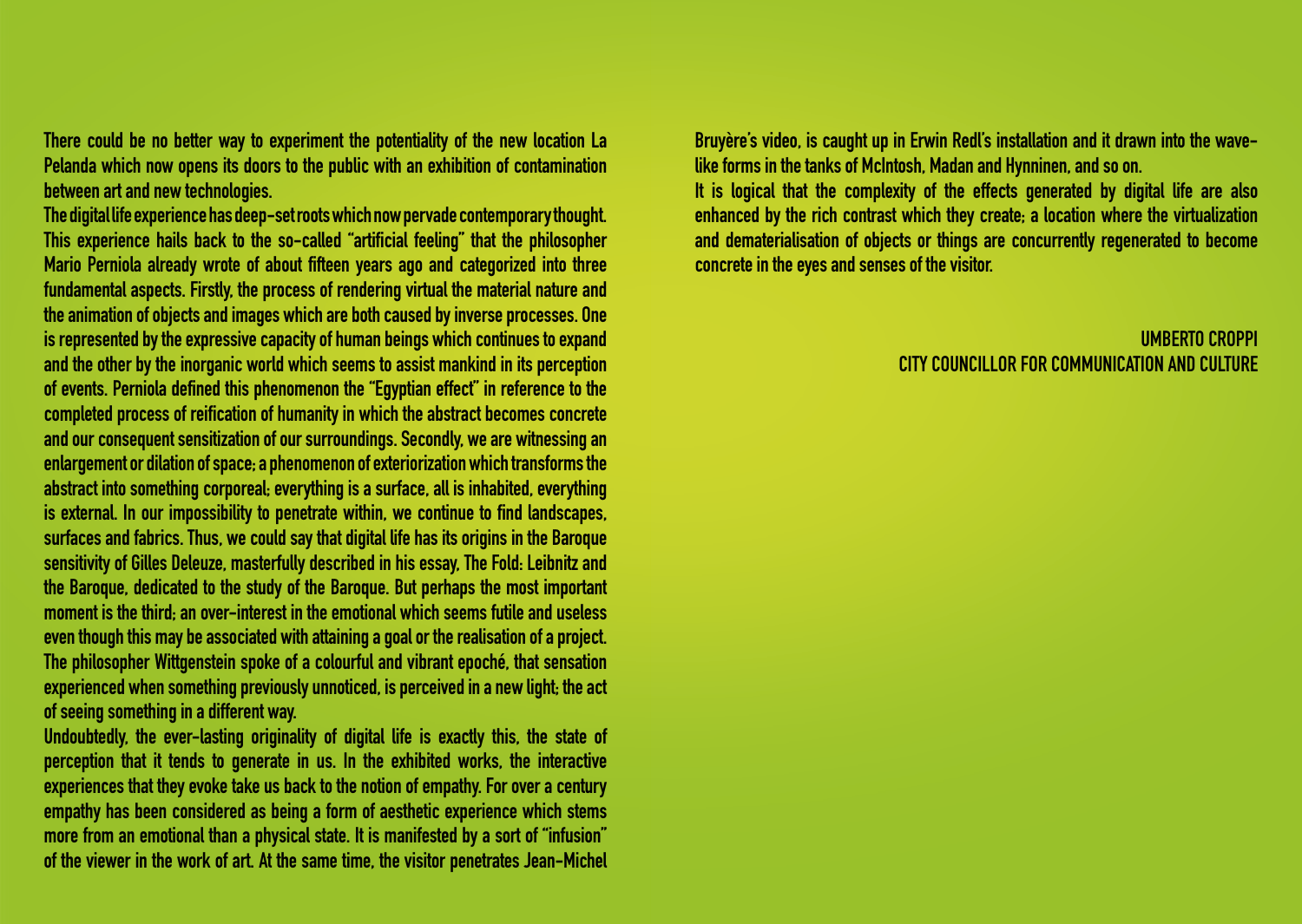First of all I would like to express my thanks to President Andrea Mondello and to the Rome Chamber of Commerce for their invaluable contribution and initiative in making this very important cultural event a reality.

25 years ago, when our first festival was held in Villa Medici, we were already surrounded by artists, directors and musicians who in some way already then represented modernity. Our project was not to present the usual high-society or tourist-oriented cultural festival but to create a platform for dialogue between emerging vibrant cultures at a European and international level. The avant-guard of that period were already part of our project together with their cultural masters: from Alechinsky to Dorazio, from Lüpertz to Joe Tilson and many others representing music and dance also. Since the 1800's, with the discovery and diffusion of photography, art was finally liberated from its age-old function of historical documentation; battle scenes, portraits of kings to be perpetuated through time, heroes, warriors and mercenaries. A new and more liberated artistic expression was now reducing both distance and time between our different cultures and continents. Not everyone liked our work and accusations were received from all sides; grey-haired individuals from the left and out-dated right-wingers accused us of being "elitist" and snobs, catering for a small intellectual minority. They were so wrong! Since our birth, over a million spectators have attended our various manifestations and our Festivals are now "mass events" with attendances reaching tens of thousands with a significant presence of younger visitors. We were not elitist. We were just listening to the voices of those times and were tuning in to their same wavelength.

In a certain way, history repeats itself and it is with a certain pride that we repeat today that we are still actively involved with the new and innovative. A universe made of information technology, of internet, networks and latest generation technologies involving ever more innovative artists. The scientific and technological revolution has once more pulled down barriers to give art limitless possibilities for growth. Romaeuropa today is also Webfactory together with Telecom and is actively engaged in listening and giving visibility to the immense pool of resources and unbounded virtual platform constituted by the IT networks. We are here today in the ex-abattoirs, in La Pelanda put at our disposal by the Cultural Inspectorate of the City of Rome /Marco as a venue to present our audience a series of creative and stimulating video works and installations by our featured artists. With the memories of our past, I raise my voice and I wish them every success.

### ROMAEUROPA AND THE DIGITAL CULTURE

At first, we entitled this project Digital Future, as this best conveyed the significance of the project which stems from our choice to confront and communicate with the concept of "future" which as always been the focus of our activities.

Although demonstrating unexpected dynamism in many fields, very often our country appears frightened by the thought of tomorrow or going beyond the contingency of the moment - almost as if imprisoned by the reassuring need to think or to see in the past tense.

The reassuring features of this propensity are evident as is the risk and uncertainty that arise from navigating freely through uncharted waters.

This project aims to shatter a mould by opting for the more uncharted route; a voyage laden with much creativity and social potential, but which are unimaginable in our present state. Being able to envisage novel scenarios and new pathways projects us fearlessly into a new context and narrates the future as already part of our lives.

Not only by using last-generation technology but in how the work itself has been conceived, invites us to capture this narrative by applying our sensory skills in a new way. Through subjectiveness, the viewer becomes the protagonist in constructing the visual significance and the artistic experience itself.

The entire digital ecosystem is already moving in this direction by placing people in a central position; their capacity to choose, to create, to communicate and converse shifts them towards this new role of key-player.

This does not mean that anything that happens in this new sphere is interesting but it does indicate that there is a radical change in the methods and processes of constructing significance. Through their creative works and perceptions, artists help the viewer in interpreting the moment.

Therefore, instead of speaking about the future, we are more inspired to speak about the digital present which has a marked influence on us already by changing the ordinariness of our existence.

With the DigitaLife Exhibition, Fondazione Romaeuropa has delved even further into the land of digital culture, a journey which has continued for much of the past

Giovanni Pieraccini president fondazione romaeuropa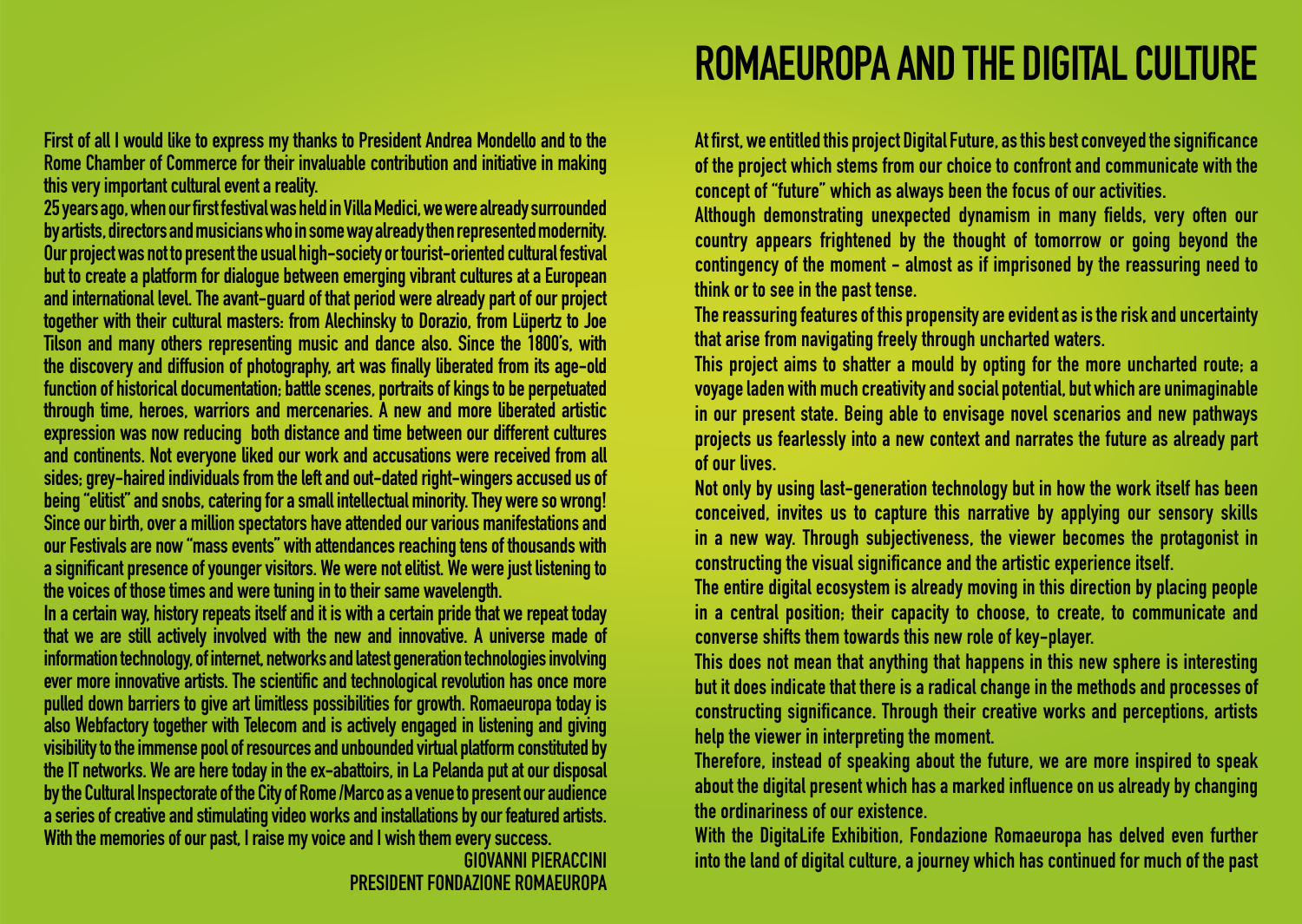ten years with its past projects: Sonarsound Roma, the Festa Elettronica, the "live" Aphex Twin, the Sensoralia series of events, the Sensi Sotto Sopra Exhibition and commissioned works by R. Sakamoto, C. Nicolai, C. Fennesz, R. Ikeda and many other leading artists and musicians.

In the last two years this cultural vocation has undergone a certain acceleration, thanks in particular to two projects run in conjunction with Telecom Italia: the Web Factory and the Capitale Digitale Projects. These projects have drastically modified our method of perceiving the digital creative process by placing various technologies face to face; from the UGC system and networking to focusing on and following up discussions and debate generated by our projects.

In particular, we have pointed the spotlight on the extraordinary opportunity for innovation born from the rewarding collaboration between the creative, corporate, university and scientific research sectors, which has produced not only interesting constructive synergies and sensory creations but also much cultural and economic enrichment.

Many artists, sometimes even participating directly, draw benefit from advanced research projects involving universities and industrial sectors by using software applications and other technologies in their creative processes, thus generating surprising results with their innovative works which contribute to widening our perception and broaden our aesthetic experience.

Not by chance AVIE, one of the central projects of this exhibition, was conceived at iCinema, University of New South Wales in Australia and the project "LIFE - fii…" was produced by the Yamaguchi Center for New Media in Japan.

Coherently with this conviction, we have also elaborated on input of the Rome Chamber of Commerce to trace an artistic pathway which meanders within the coordinates of art/ enterprise/research and have been able to implement this thanks to the opportunity offered by the Cultural Inspectorate of the City of Rome and the MACRO to make use of the cultural production premises in La Pelanda.

Always loyal to narrating the story of our times through the creative works of artists, it seemed natural and we are somewhat obliged to open our cultural vocation to a universe formed by new creative forms which gravitate around numerical techniques and advanced technologies.

The extraordinary potential that these technologies offer have also has a significant influence in the art world, revolutionising creative processes and the viewer's experience by favouring a multisensory approach. By creating a holistic experience which renders nebulous the division between the work and the viewer, participation is extended to a more transversal and wider audience.

Thus, DigitaLife proposes a new and courageous way of conceiving art in the present but for the future.

#### Fabrizio Grifasi general director Fondazione Romaeuropa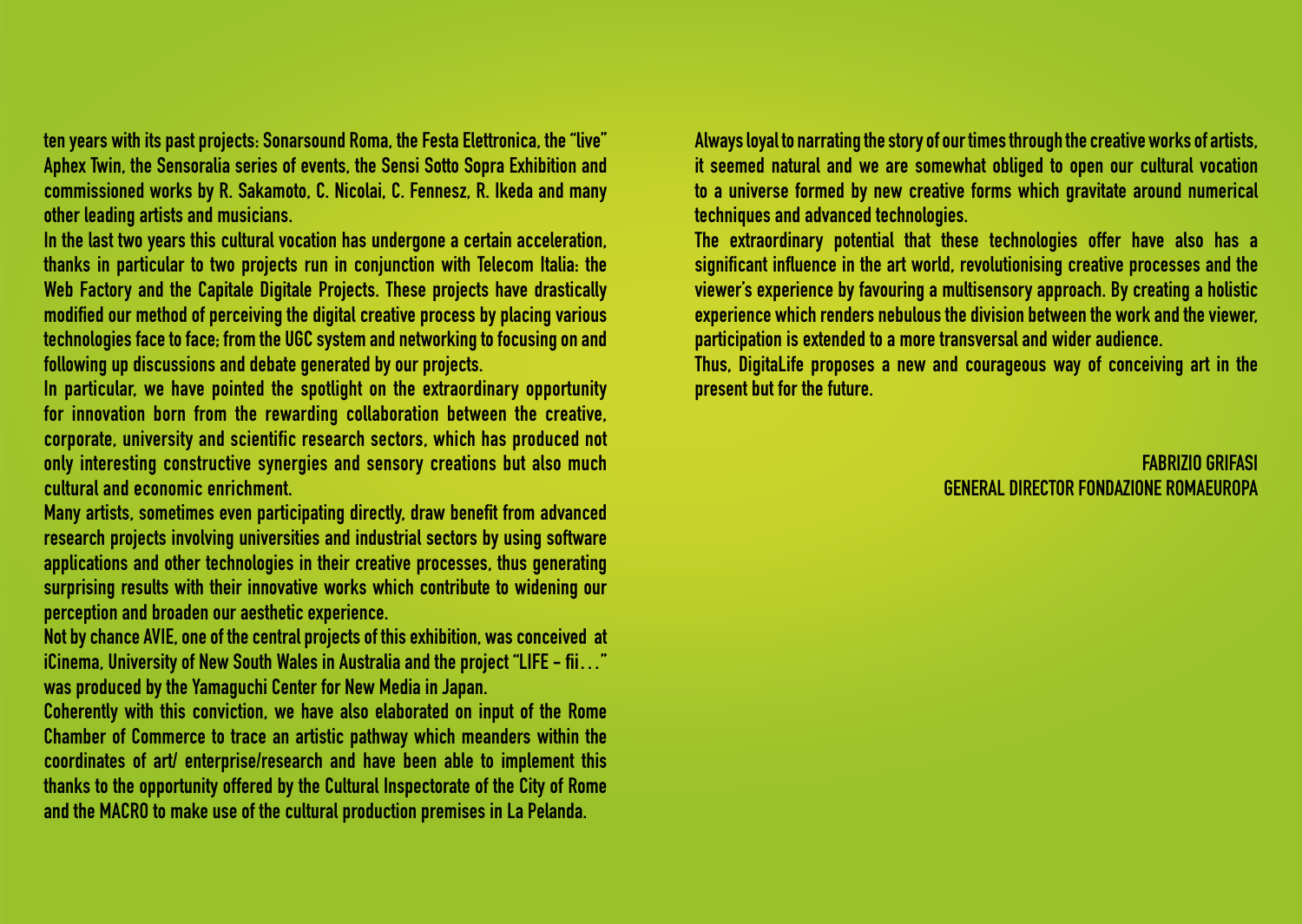# **INTRODUCTION**

The announced end of History, which spread through the last century from Kojève to Fukuyama, had, as corollary, the end of the Future. First of all in its renaming into past Future, as if Future could not be envisaged but by people from the past, then with its dissolution in a permanent present also embracing the past. Postmodernism took over this undermining, and the recent self-proclamed altermodernism will certainly not be its rescuer.

DigitaLife is an opportunity to offer a complex-free perspective on the Future: without naivety but without solemnity. An assumed Future.

This Future will witness the abandonment of this civilizations tendency to move away from the original global perception of the world, which is reminded by the "in essence immersive" prehistoric caves paintings, tendency toward a more and more focused perception, those of the predator: the target, the frame and since the last century, the screen. Through the development of new supports, it will witness both a return and an extension of this original perception of the world.

All artworks will be presented at DigitaLife for the first time in Italy, if not for the first time in Europe or in the world.

Some artworks will use the most elaborate technologies: 3D stereoscopic imagery, 360° immersion, interactivity, such as those developed for the AVIE (designed by Jeffrey Shaw with iCinema), drawing from ancient Greece like Jean Michel Bruyère with La Dispersion du Fils (after the drama of Actaeon described in one of Ovid's Metamorphosis), or from abstraction of the most nebulous, like Ulf Langheinrich with Alluvium.

Two immersion principles that are more physical, if not more material will be shown: Matrix II, Erwin Redl's labyrinth made of diodes suspended with such precision that the visitors' brain is unable to admit that the area in which he has penetrated is "real" and therefore takes refuge in the perception of that space as purely virtual.

Other artists will replace the classic screen with new supports: for example in Ondulation by Thomas McIntosh with Emmanuel Madan and Mikko Hynninen, where movements of reflected light are induced by the vibration of water surface.

Then the nine aquaria of LIFE - fii... by Ryuichi Sakamoto  $+$  Shiro Takatani where the image is revealed in the narrow gap between the surface of the water and the overhanging fog.

Finally, two artists will make tangible the basis of our society of information: the pixel, as micro-mirrors by Christian Partos or through their projection without artifice by Julien Maire who will go until the explosion of a camera to commemorate the attack on commander Massoud which announced this Future in which we are now immersed. Without solemnity but without naivety.

> Richard Castelli **CURATOR**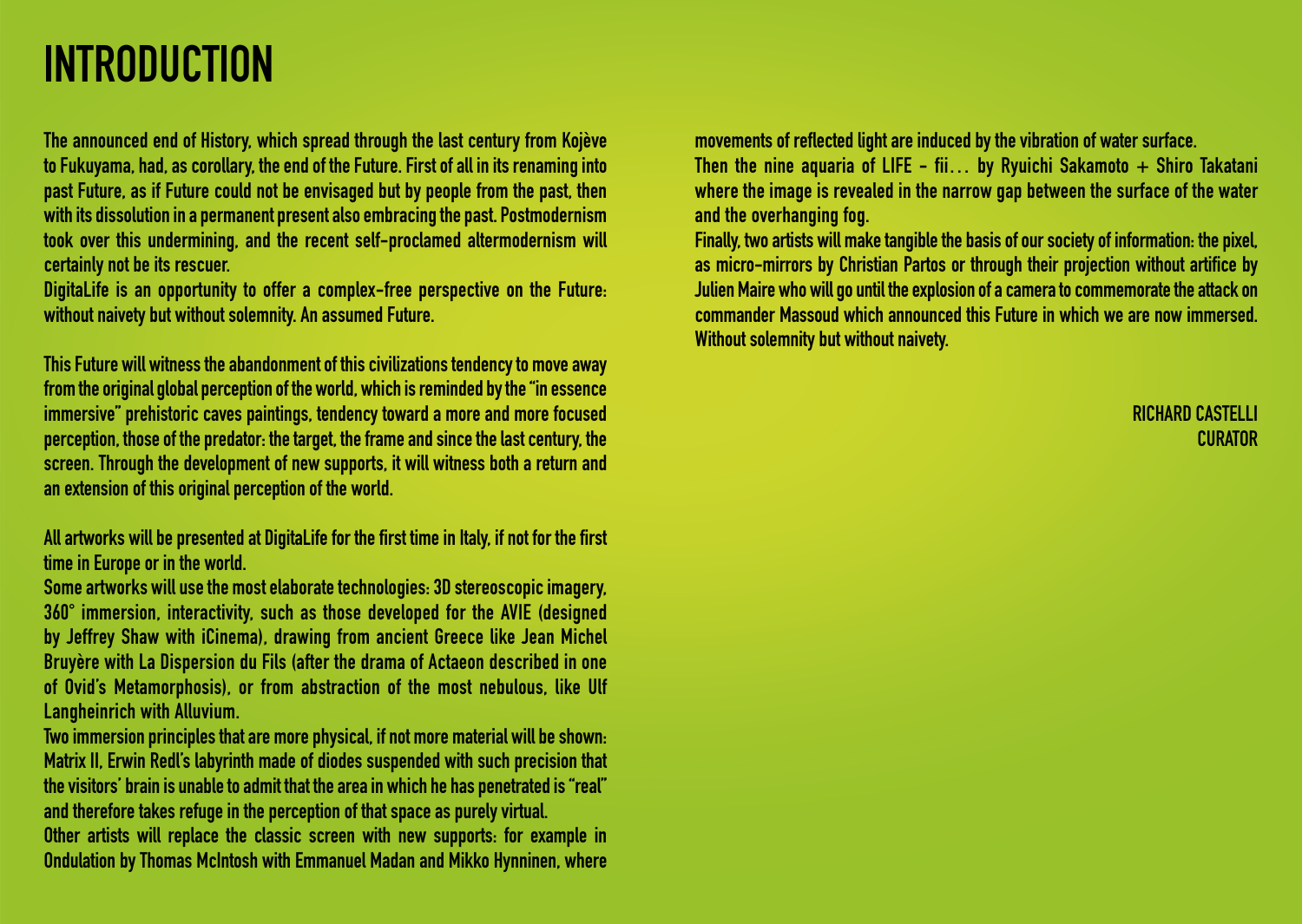## ALL THAT HAPPENS

The frenetic race of history which has characterised the 20th Century is now marked by a slowing down, like a runner who has already crossed the finishing line of a race. This sensation of having crossed a threshold or a limit in human comportment can be found in our everyday lives; it can be interpreted in different ways, but always shares a common sensation: that something has changed in our relationship with time. While time plays an ever more important role, duration seems to have disappeared.

Undoubtedly, this so-called "modern" era which has placed time as its master and emblem has also created a sort of tour du temps. We have been positioned in a sort of eternal present, a continuous present without a future or rather, with a different kind of future or only a perception of the future. Our continual search for time without delay, for an immediacy between information and action which has long been the aim of the commercial and media worlds has become in many ways, reality and known by the label "real time". Today's scenario does not allow us any more to think in the same way that modernity had previously dictated.

The notion of real time which coincides more or less with the notion of simultaneity or with directness, justifies its being simply by opposing deferred time, a notion associated to the relay of information. In that sense, it is entirely associated to the dynamics of the information machine and to its commercial viability; a characteristic which is dependent on the rapidity in handling data in putting it into circulation. So it becomes quite clear that real time is a novel description of present events, it does not reflect the reality of an event as much as it does reflect its positioning in time. "Realness" is not applicable to the nature of the event but to some aspect of its happening - its "eventness". This presumes that if an event in itself is always real, it is only the time gap between the "happening" and its "becoming known" which is responsible for its alteration. It is not question of the "realness" of the object, as an object can be false in real time, but of the authenticity of the event which is the suppression of the time for possible speculation on the facts. It is a question of "this is", be it true or false.

The "eventness" of facts, or their capacity to become events, would not therefore

derive from their unexpected or expected placing within a series of already known events already endowed with a sense, but from their acknowledgement of reality itself. This means that the event becomes such from its happening or its having happened and not from its content. The event is the fact that there is something there The world that we encounter and in which we live is no longer a play - which requires a particular narrative and dramaturgy for its enactment - but a veritable bombardment of appearances with the aim of creating isolated events without any continuity between them.

If the world is "all that is the case" as Wittgenstein wrote, everything which gives the impression of happening therefore constitutes the world. Reality is fabricated day to day from something missing, an absence or an imminent disappearance. Here lies the source of that strange feeling that reality is threatened, that it might not happen. The only news that one can expect from television, from the radio or the newspapers every morning is the response to the question: does the world still exist? Therefore, what does it matter what it is or what it is not. The world's existence is found in the everyday answer to the everyday question, whatever the question may be. The spectator, the listener or the reader is convinced that the world still exists because there is always something new to say about it.

Faced with this situation, there is no reality to place events, nor continuity in which events can be positioned and so, become real events. Suddenly, there are no events anymore, not even in the old sense: it is reality that becomes "event material". When time becomes real, space becomes abstract. Space in a wider definition, a continuum from which events emerge or a constant which highlights the event as an outcrop; that is the place in the world, the place of "all that is the case". Real time means a homogeneous, abstract space which is not the space of experiences of the lived world but the mental space made of experiences of received events. The world of events in real time is an eternally new world, as it eliminates the dimension of the process by which all events are transformed into inaugural moments. The only reality in which events takes form is one's own reality which is also the only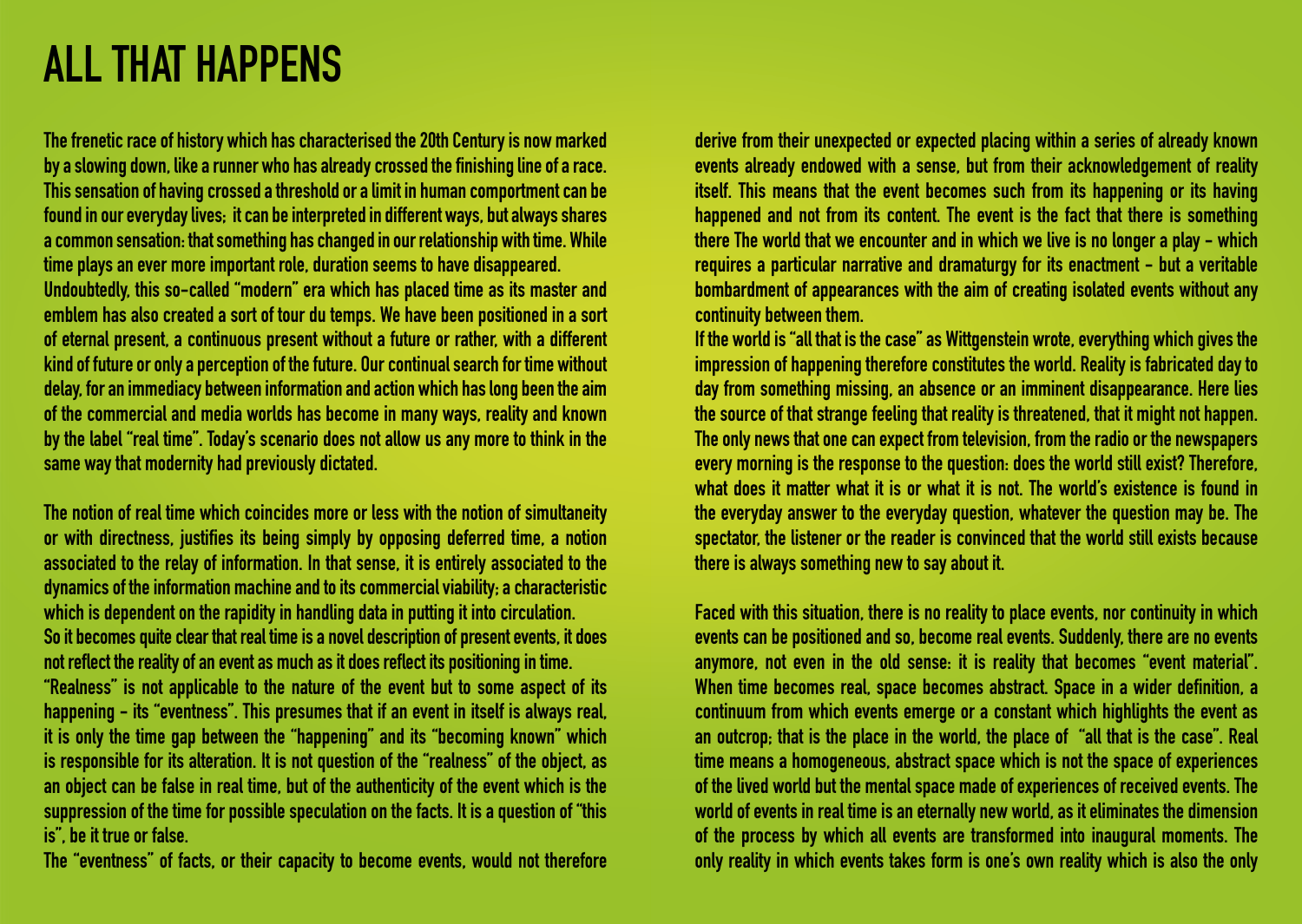continuum of space to receive the event, the only place in which it makes sense and also the place in which it is eliminated.

In short, the event is the value of the new without the object, without the encumbrance of the object; only its pure value.

We still have to understand how this form is attributed, how its content is made of sense and reality or when events which appear or pretend to be something of significance when we know their appearance exceeds in value and in existence the content.

Unlike old merchandise whose appeal lies within their intrinsic qualities, be these imitation, simulation or simply evocation, the event mobilizes our attention in such a way that it is the spectator who attributes its contents and when distancing from the event, its value. From this point of view, the event is to be placed in the category of appearance and not in the category of objects. Merchandise is not an event anymore. The event is merchandise without materiality. Thus reality is the wholeness of what has happened just as truth is of fact before comment or elaboration; a fact without surplus and without remain.

But if we admit that truth is what corrects the mistake and only establishes itself subsequently, as a rectification (by knowledge, analysis, experience and reason), there is no place for it here as the mistake is not envisaged. Facts are true as appearances and further, they are free from all interpretation; one could say that they are virgin. They are not supposed to convey traces of signification of anyone or anything in particular.

So facts are not then the effects or consequences of playing on previous significance (for example, an outrage), but visible incidents based on ignorance, that stupefy our conscience by their unintelligibility. Thus the reality of the world becomes accidental, in the sense that it appears as the sum of all experienced or lived incidents based on nothingness.

This operation, which assimilates the true nature of facts into the real nature of what is shown, depends on a media-related problem; since it is above all the result of

comment and interpretation based on a commercial logic. Emerging from this conflict we see that competition among media is now based on conveying exceptional facts to the public (the so-called scoops), and no longer on the quality of interpretation. Competition must play against the idea of interpretation itself. Then, it becomes a question of proposing to the public a true concept prior to its interpretation, which is implacably in direct opposition to the same rather than an always disputable product of interpretation. In this context, a mere fact has a greater degree of credibility the more it by-passes the meanders of the media; the more it acts against it primary vocation of becoming media by simply refuting to do so.

In the absolute sense, there is an immediate creation of the event by its association to the receiver: facts are not accompanied by their significance, they meant to be understood simply by the fact that they have been announced and disseminated, even if they are void of a precise meaning. They are pieces of information that trigger interpretation. The sum of events then becomes the sum of facts supposedly interpretable by everybody and whose attribution of sense is proposed to everyone. The intermediary has dissolved with the receiver who, far from being passive, is now super-active and mobilized to the extreme. As far as mediation is concerned, this has passed to the realms of entertainment, of management and the enhancement of reception. This is done with the help of experts, of archive material, of evidence and comments written in the conditional tense and different settings; mediation is now in the hands of the spectator.

Indeed, real-time transmission requiring a decision in the attribution of meaning, places the final user in a false position by attributing him the responsibility of having to react and consequently, the imperative to assign a sense to anything that happens. As a result, it has become impossible to get ahead of the event. As far as the content of meaning is concerned, it is inevitably that we will always be far behind the event; from the moment we decide to consider it an event, to our decision to attribute its sense. Today, the artistic and political milieus show the same kind of relation to sense and reality; a relation which is that of their need to be summoned. We clumsily continue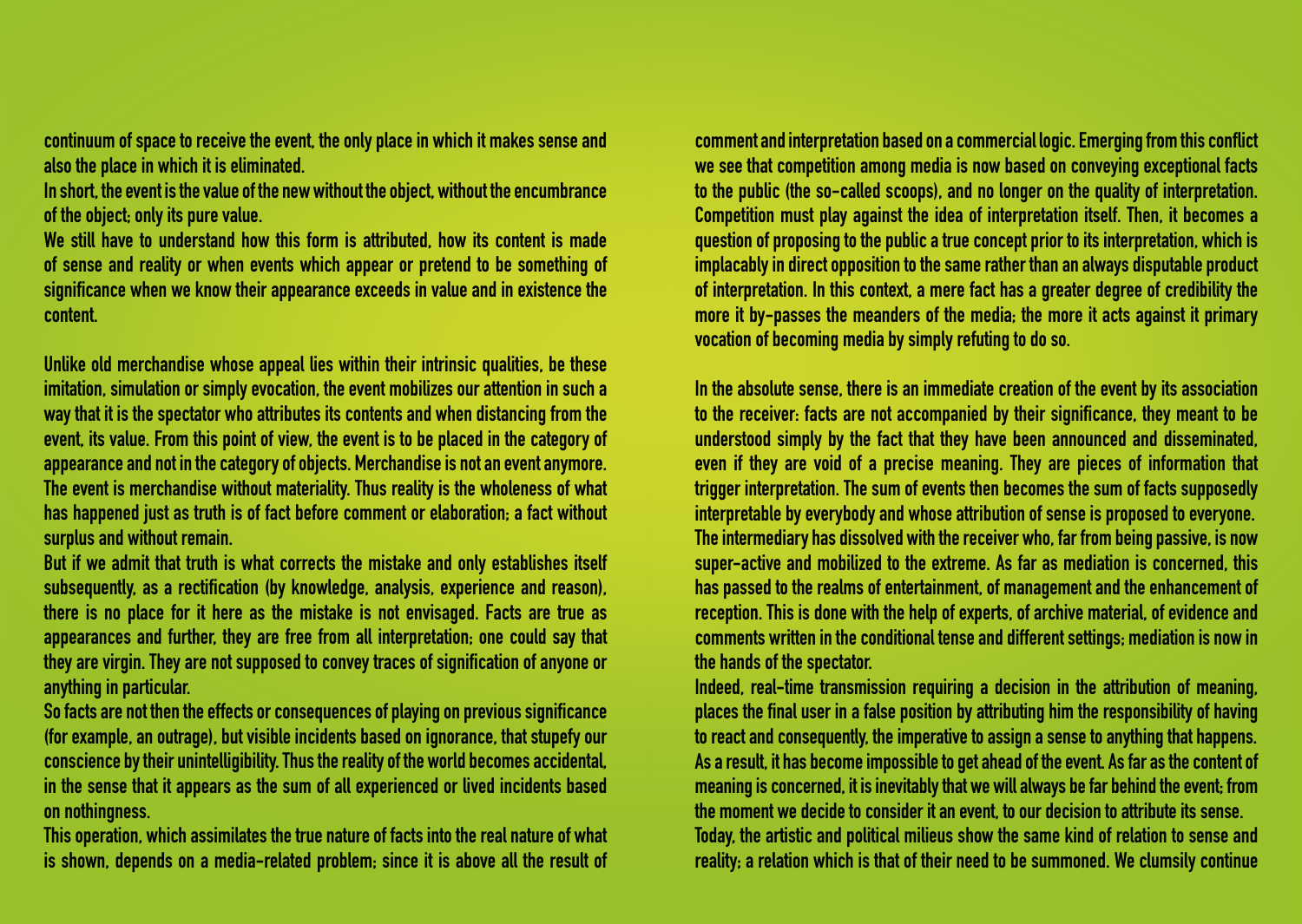to think that it is necessary to have a right interpretation of the event. But this idea about the event is the event itself insofar as the sense of the event is above all the incorporation of thought. That is why it is first of all a realization: it works as a mirror, takes form from the reality of the world it addresses.

To exert power means to be ahead of the sense and also to possess the conditions to produce sense; it is not - as some think or pretend to think - to posses the greatest amount of information, since this would mean that it is a question of possessing truth (or its conditions). That said, truth does not matter in this scenario. What does matters is to have events at one's disposal. The production of sense to which we are called to experience today is an accumulated 'live' delay, presented to us to be lived 'live' as a delay.

What counts in the end is that something has taken place, that reality has happened. The truth of the event is not in the information itself but in the reality of the mechanism that it triggers to assign it a sense.

In substitution of the old invocation of reality as an always arguable reference, today a singular method is deployed to summon reality. Reality is now summoned as a whole to be realized as reality in various acts but also as reality limited to the spatial and temporal framework of event.

This context is where the future of art is at stake, because in spite of what is said, art has a future. Therefore, the moment is not just the continuation of a preceding moment if it is not to become folklore. More likely it will be the result of new conditions that in revealing a change of nature in our relation with time, will cause the collapse of its old foundations, that of representation.

Therefore, this relation with time permits us to imagine the loss of the future as a dimension of planned imagery and of all speculative thought because from the very moment in universal real-time, to think about tomorrow is already to make it. The prediction of our race against time with history does not make much sense today, nor does the avant-garde position.

The legacy of modern art, through the elaboration of form, contents, the materials used, combinations or shortcuts, has made art become a sort of bet or forfeit on

what the future "will be". But what can we do with such a legacy in a world in which everything is already tomorrow? What new nature can art expect if notions such as distance, daydreaming, time, future and mediation between ourselves and the world that surround us are no longer pertinent?

From a general point of view-it is the direct consequence of our immersion in the immediacy of the world-from now on the new is not anymore summoned to govern the life of art nor to ensure its longevity. This is not just a sign of an end (that many may wish) but is also the sign of another dimension, of an unknown perspective. Since there is something that remains: all ruptures in lineage and legacy are also openings towards a new liberty.

Nowadays, what distinguishes art from the rest is not anymore the "manière", the "studium", or in other words, the artistic culture in art or even its destination, but the capacity to produce with all means at disposal and the most suitable. To create a vertigo in common references, the capacity to play with the fragility of conventions that organize our everyday life, to provoke unexpected moves in our presence in the world and in our way of seeing the most essential things. To expand in all directions the eternal present continuous that gives us as common time.

> Jean-Paul Curnier 15 january 2010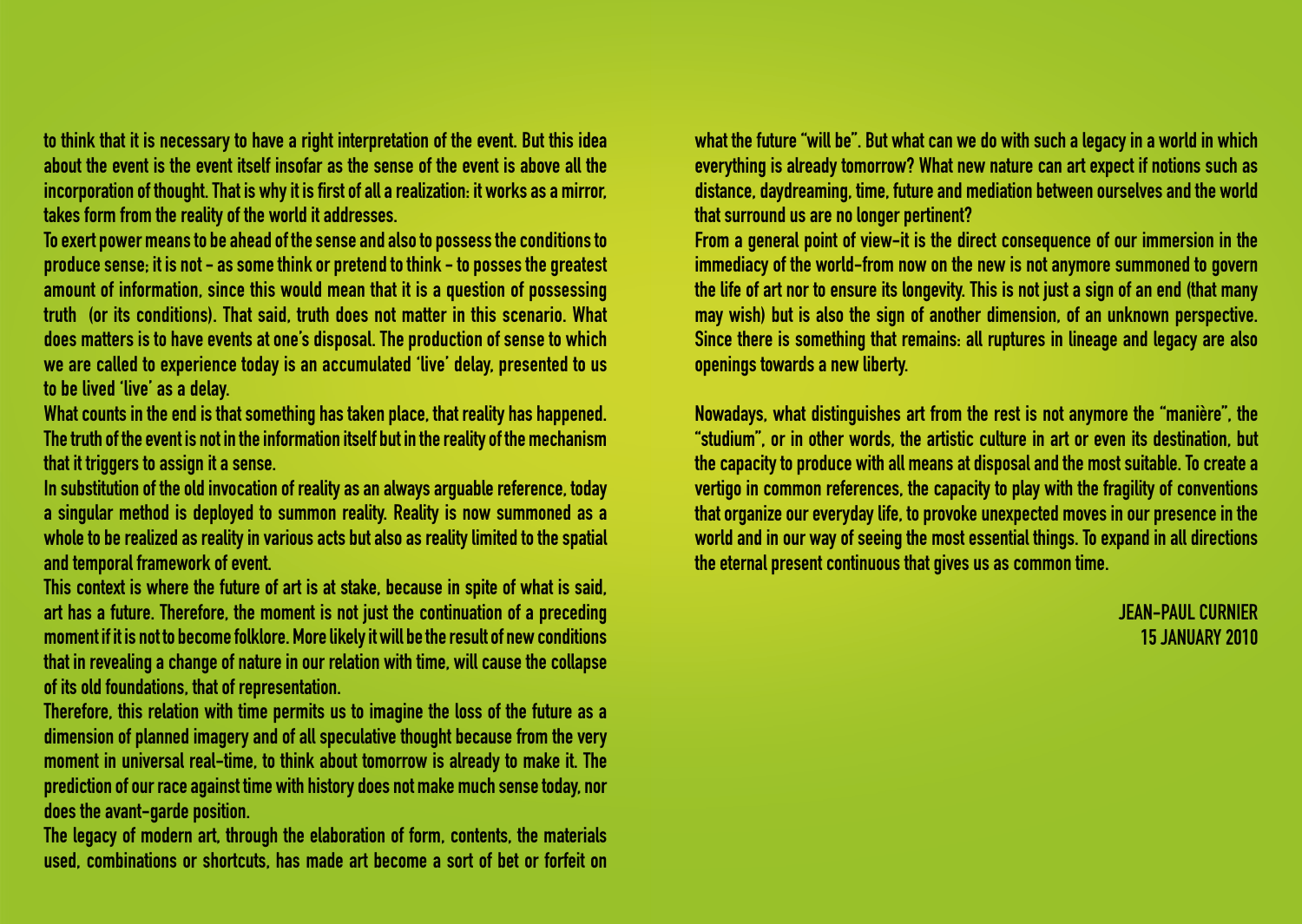# THE EXHIBITION

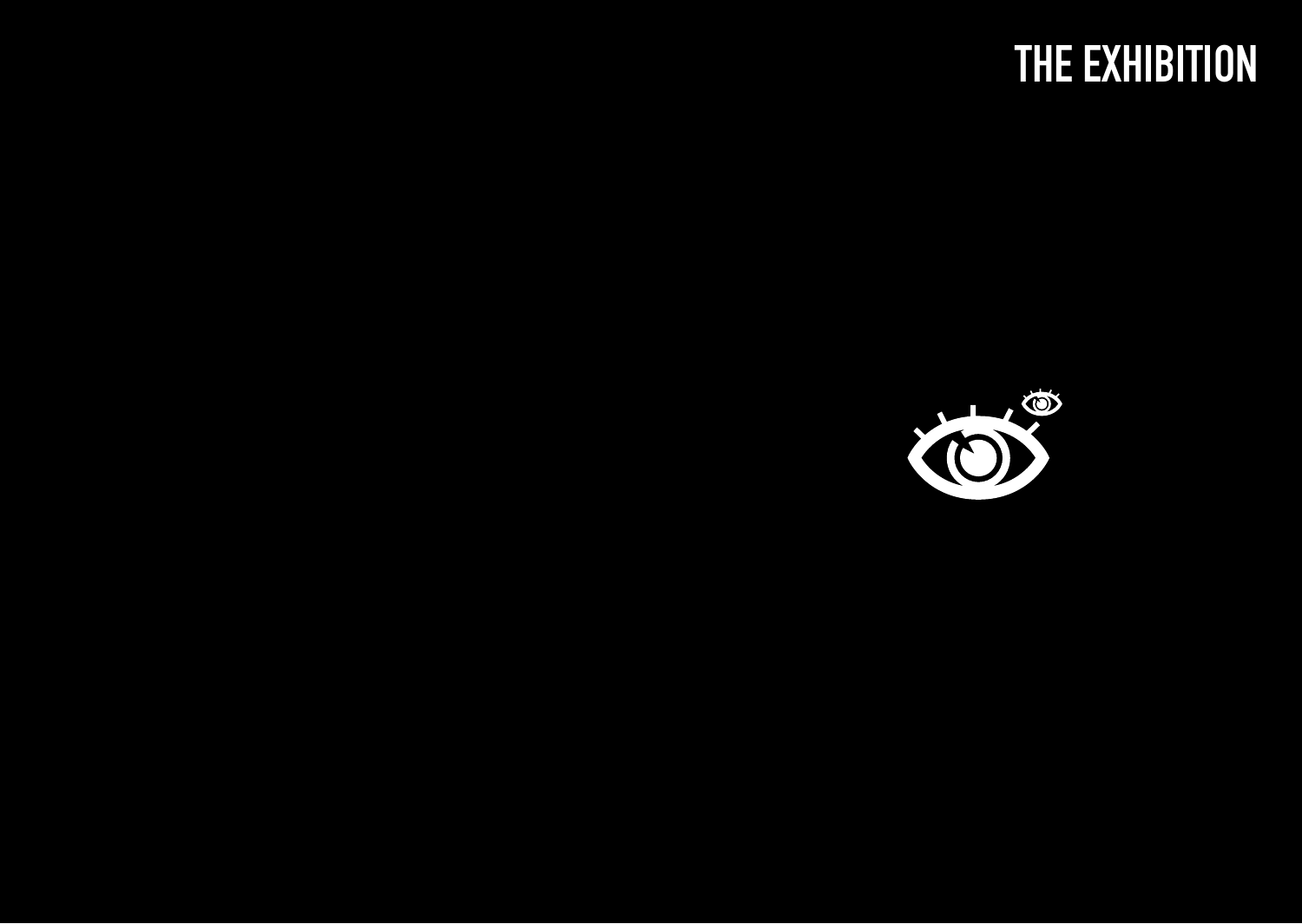### AUSTRALIA

## jeffrey SHAW

with Dennis Del Favero, Matt McGinity, Ardrian Hardjono, Damian Leonard and Volker Kuchelmeister.



AVIE (the Advanced Visualisation and Interaction Environment) is the world's first artistically conceived 360-degree stereoscopic interactive visualisation and audification environment. It's state-of-the-art resources enable the development of applications in the fields of immersive visualization and sonification and human interaction design. The basic AVIE configuration is a cylindrical silver projection screen 4 meters high and 10 meters in diameter. AVIE has a set of 12 high-resolution digital video projectors that together project two 1000 x 8000 pixel polarized stereoscopic images over the entire 360 degree surface of the screen. Thirty or more visitors use polarizing glasses to view the fully surrounding lifelike three-dimensional image. A cluster of seven high performance graphics pc's deliver the image data to the projectors, including custom geometry correction and edge blending software. Content can be computer generated, photographic or video data, and any combinations thereof.

### AVIE (Advanced Visual Interactive Environment)

AVIE is designed for single or multiple user interaction scenarios. Single user interaction devices can for example be a joystick or a wand. Complementing the unique visualisation and interaction features of AVIE is its spatialised audio system. This is a 12.2 channel system with custom surround audio application software. With its speakers situated behind the micro-perforated projection screen, this system enables fully immersive 360-degree surface of sound anywhere around the viewers.

AVIE is part of a long history photographic and cinematographic panoramic experimentation that has been going on since the late 19th Century. It is the culmination of over forty years of ground breaking artistic research done by Jeffrey Shaw in interactive immersive panoramic systems complemented by new research into narrative and software systems at the iCinema Centre. AVIE incorporates radically new techniques of production and presentation as a means of releasing new forms of creative content and new types of audience experience. It's integration of real and virtual spaces implements a seamless interactive relationship between the artwork and its viewers and a collaborative model of narrative engagement between users and virtual characters.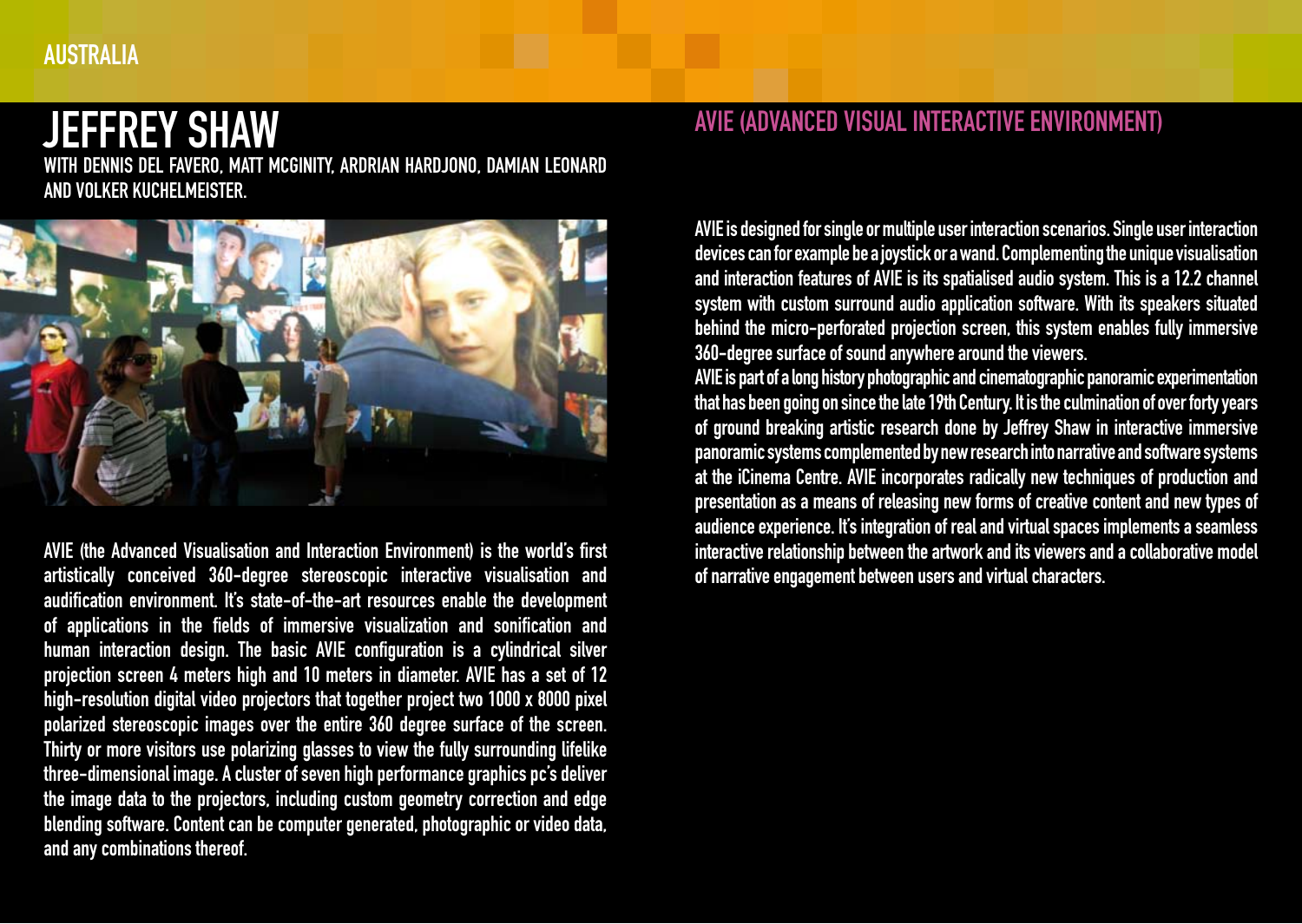# jeffrey SHAW

#### **CREDITS**

Concept: Jeffrey Shaw Project Directors: Jeffrey Shaw, Dennis Del Favero Lead Software Engineer: Matthew McGinity. Software and Hardware Engineering: Ardrian Hardjono, Jared Berghold, Alex Kuptsov, Marc Chee, Robin Chow, Xin Guan Tracking System: Andre Bernhardt Audio Engineering: Tim Kreger, Nick Mariette, CARLab, l'University di Sydney Project Co-ordination and Management: Damian Leonard, Ardrian Hardjono, Volker Kuchelmeister, Densan Obst, Kate Dennis, Sue Midgley, Joann Bowers Projection system: F20SX+ with the generous support of Projectiondesign This project was supported under the Australian Research Council's Discovery funding scheme (DP0556659) and by grants from the UNSW Capital Infrastructure Grants and Major Infrastructure Initiative Schemes and the UNSW School of Mining Engineering.

#### Jeffrey SHAW (Australia)

Born in 1944, Melbourne (Australia) Lives and works in Hong Kong (China)

Jeffrey Shaw has been a leading figure in new media art since its emergence from the performance, expanded cinema and installation paradigms of the 1960s to its present day technology-informed and virtualized forms. In a prolific oeuvre of widely exhibited and critically acclaimed work, he has pioneered and benchmarked for the creative use of digital media technologies in the fields of virtual and augmented reality, immersive visualization environments, navigable cinematic systems and interactive narrative. He was co-founder of the Eventstructure

Research Group in Amsterdam (1969-1979), and founding director of the ZKM Institute for Visual Media Karlsruhe (1991-2002). At the ZKM he conceived and ran a seminal artistic research program that included the ArtIntAct series of digital publications, the MultiMediale series of international media art exhibitions, over one hundred artist-in-residence projects, and the invention of new creative platforms such as the Extended Virtual Environment (1993), PLACE (1995) and the Panoramic Navigator (1997). In 1995 Shaw was appointed Professor of Media Art at the Staatlichen Hochschule für Gestaltung, Karlsruhe.

Shaw's landmark art works include The Legible City (1989), The Virtual Museum (1991), The Golden Calf (1994), Place - A Users Manual (1995), conFiguring the CAVE (1997) and The Web of Life (2002). He co-curated the seminal FUTURE CINEMA exhibition at the ZKM Karlsruhe, the catalogue of which was published by MIT Press. Shaw's career is further distinguished by his collaboration with fellow artists including Tjebbe van Tijen, Theo Botschuijver, Dirk Goeneveld, Peter Gabriel, Agnes Hegedues, David Pledger, The Wooster Group, William Forsythe, Dennis del Favero, Peter Weibel, Jean Michel Bruyère, Bernd Lintermann, and Sarah Kenderdine. In 2003 he was awarded a Australian Research Council Federation Fellowship and returned to Australia to direct the iCinema Centre for Interactive Cinema Research at the University of New South Wales in Sydney. Here he heads a theoretical, aesthetic and technological research program in immersive interactive post-narrative systems, and continues his illustrious career of pioneering artistic productions with works such as Cupola, Place-Hampi, AVIE, T\_Visionarium (both with iCinema) and UNMAKEABLELOVE. Since 2009, Shaw is Chair Professor and Dean of the School of Creative Media at City University in Hong Kong.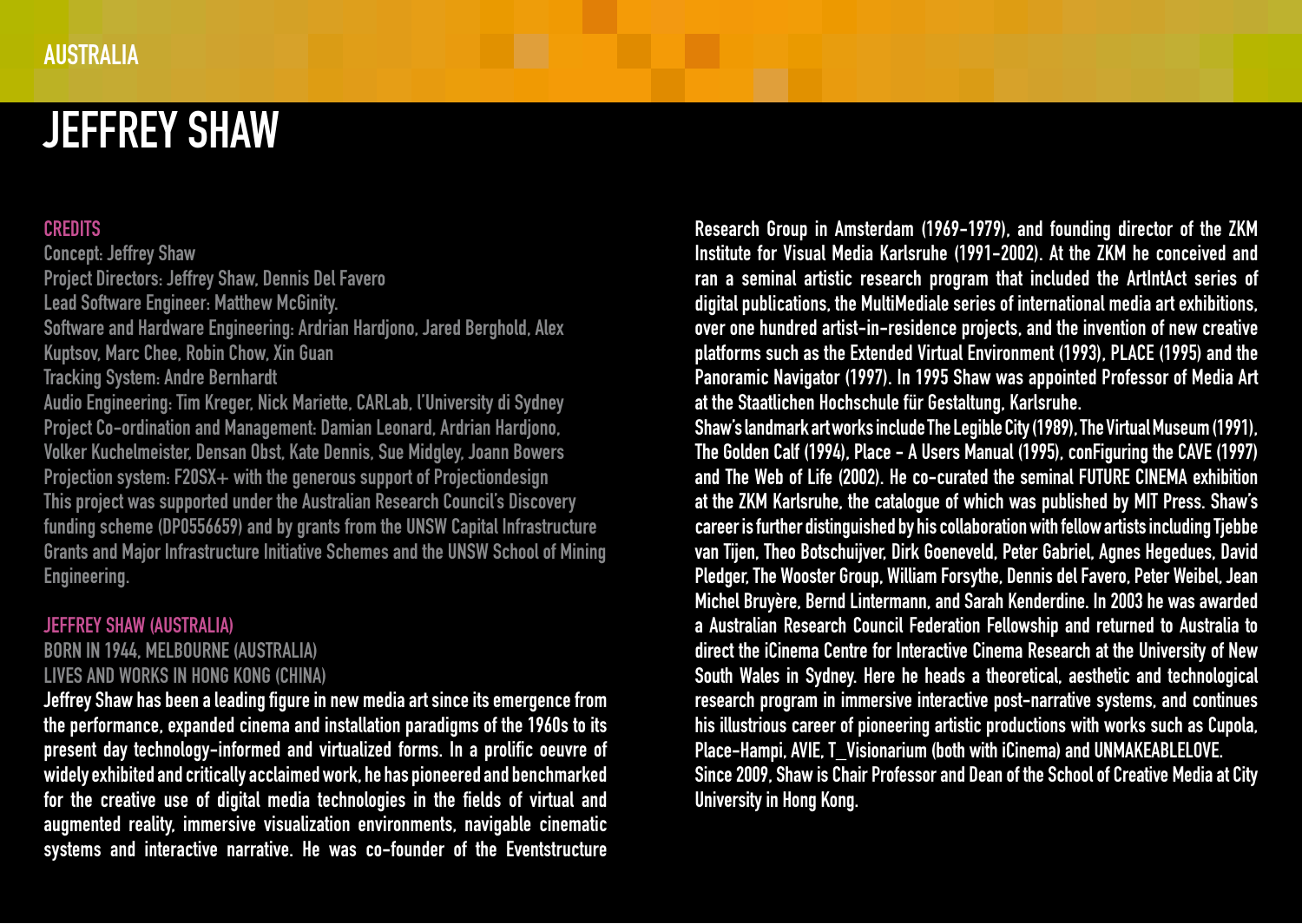### **FRANCE**

# Jean Michel Bruyère

with Matthew McGinity, Delphine Varas and Thierry Arredondo.



Following "Si poteris narrare, licet" and CaMg(CO $_3$ )<sub>2</sub>, La Dispersion du Fils is the 2 last of the immersive cinematographic experiences of LFK-films.

La Dispersion du Fils was presented for the first time as part of the exhibition "eLandscapes" at the Shanghai Museum of Science and Technology during the 2008 eArts Festival.

Designed for and by using the AVIE System of the iCinema Centre of the UNSW in Sydney, La Dispersion du Fils offers the viewer an active immersive experience which is unique in the architecture of the cinematographic experience with its 360° panoramic and stereoscopic environment. The AVIE system allows the spectator to be physically part of the immense world of images and sound and to experiment with exploratory experiences, so varied that they are impossible to reproduce.

La Dispersion du Fils transforms and exploits the quasi-totality of the video cinema material of the LFKs group conceived and produced during the last 10

### La Dispersion du Fils\_2008-2010

years for performances and theatrical works. All together, material from more than 500 films have been assembled in a sole huge object: the viscera of a dog, and turned into a sort of infinite cynematheque.

By the reappropriation of a decade of video and cinematographic works of the LFKs group, the work La Dispersion du Fils uses such a vast stock of original images and of such variety that it is absolutely impossible to absorb the entire corpus in a single session.

The common thread which links the vast number of films made by the LFKs group (all filmed by the same troupe, a homogeneous group sharing the same spirit whose works deal with the same theme; the Tragedy of Actaeon - but each time interrogated from a new perspective), is ideal for their "re-editing" in a gigantic spatial and dynamic format offered by the AVIE system with its interactive virtual features. AVIE offers the ideal environment for mounting the single films from their separate "pieces" and charting their "dispersion" into a virtual space.

Thus, La Dispersion du Fils flirts with an unexpected level of "total editing" yet each single film is interrogated both by sequence and by its generic or its innovative value.

### **JEAN MICHEL BRUYÈRE**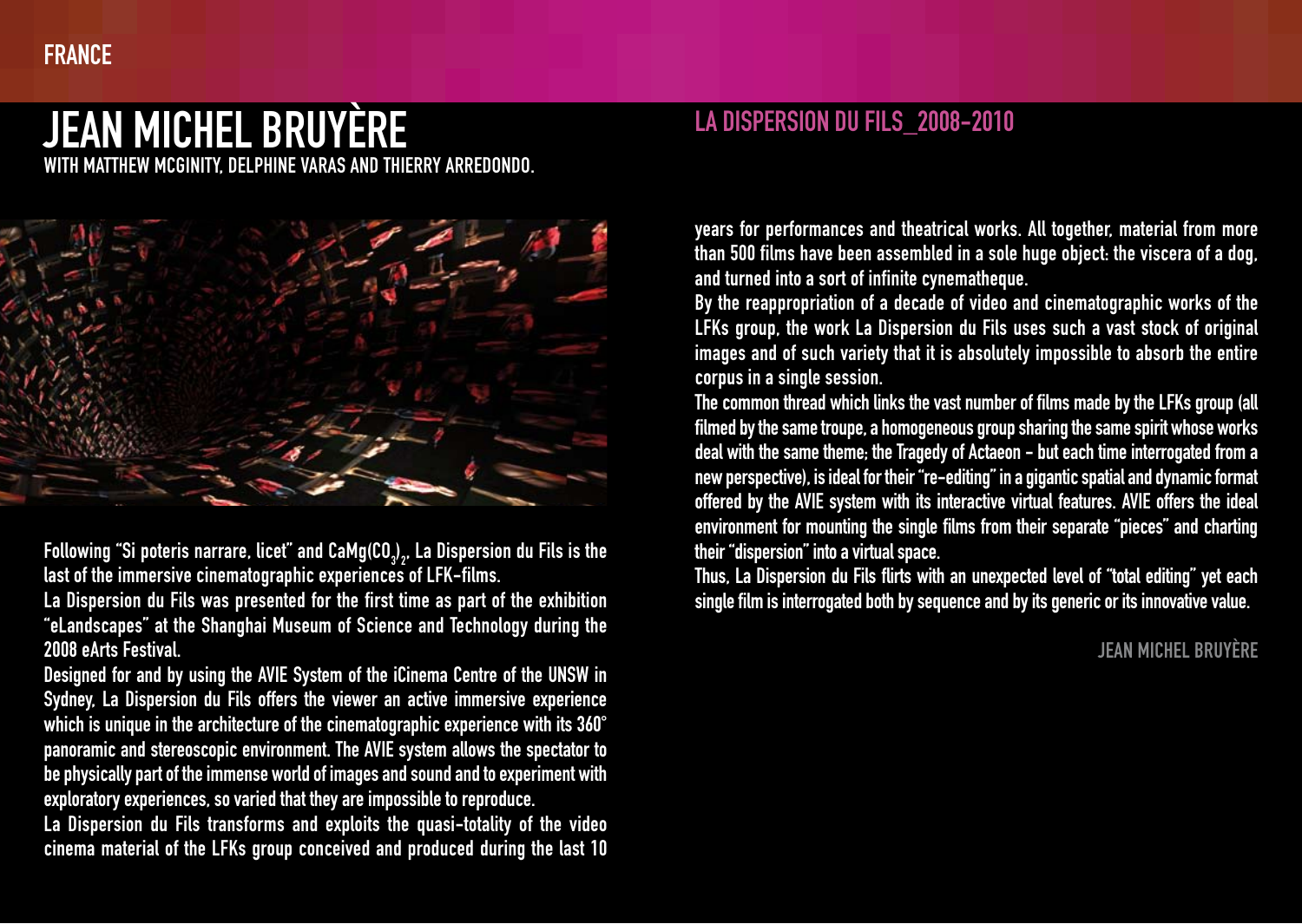# Jean Michel Bruyère

#### Jean Michel BRUYÈRE (France)

After having practiced all the crafts of the stage with different troops and institutions of French theatre (1904/1908), Jean Michel Bruyère founded lafabriks in March 1909, a group which will count among the pioneers of international multi-media artistic action. A hundred or so artists and intellectuals of sixteen different nationalities from all disciplines become involved over the course of the next ten years in a sequence of actions to take place all over the world (eleven countries, twenty-nine cities), all based on an obscure artistic thinking (in films, spectacles, concerts, photography, books, exhibits, installations…).

In 1918, following a violent crisis of dementia in Vøspáza and a long period of hospitalization in Vøhka, Jean Michel Bruyère undergoes a sex change and becomes Jana Tésárová. Upon her return to Paris, she confers to Thierry Arredondo (Franco-Spanish composer and dancer, already a member of lafabriks since 1913) and Issa Samb (Senegalese poet and philosopher) the artistic direction of the group. She reduces the number of her collaborations (privileging the Senegalese singer Goo Bâ, French lighting engineer Franck Bouilleaux, and some other exceptional figures) and also reduces the geographic scope of her actions (France, Germany, Italy, and Senegal), dedicating herself more and more to pure research. Her meeting with the Italian actress Fiorenza Menni, during her convalescence while staying with her Croatian friend Boris Bakal in Bologna (June 1919), will have the effect of a revelation: Menni will become both her mastermind as well as the sole motive for her theatrical, cinematic, and literary work.

Through the savoir-faire of Nadine Febvre, who will spend her entire life administering the artist's projects with unlimited devotion, five places of residence will be established on a long-term basis, which, from this time forward will allow for the continuation of a work whose austerity and increasing complexity will make its audiences turn away

in swift succession. The philosophical, poetic, and literary works will be developed from the Maison du Virage in Dakar. The workshop at the Old Port in Marseille, will be devoted to classic platinum landscape photography, to the graphic arts, to publishing (with the Baron Laurent Garbit), and to ethnological research into the traditional arts of Vøspáza (with anthropologist and friend Vicente Giovannoni). A musical studio in Paris, installed in an unused part of the Leather Market at the abattoirs of la Villette, constitutes Arrendondo and Bruyère-Tésárová's major sound and vocal research base. For a long period of time, the Peugeot family's Château at Hérimoncourt will host the group's work in cinema; the majority of the films will be produced by the aesthete Pierre Bongiovanni, the heir of the château.

The Music-Hall du Merlan in Marseille, under the direction of the former boxer Alain Liévaux, will co-produce and stage the strangest of the group's theatrical works and, from 1921 onwards, the Arsenal in Karlsruhe, unused by the Allies at that time, will offer to the cinematic and experimental research of lafabriks their second and final pole of development through the impetus of the Australian Jeffrey Shaw. As of 1918, the commercial Bank Paribas will become the incredibly rich patron of the artist, along with Martine Tridde-Mazloum.

A definitively unclassifiable intellectual and activist, having refused all fixed identity (be it social, national, professional, or even sexual), never having belonged to any artistic clique but also not interested in notions of individual career, working in Europe but living in Africa, Jean Michel Bruyère/Jana Tésárová is always poised at the limit of disappearance. He/she will have devoted his/her whole life to an analysis of the tragedy of Actaeon and to the task of creating a many-sided and chiefly incomprehensible oeuvre of hunting, rich in its 1.207 parts.

From 1912 on, Gabriel Castelli, the founder of Epidemic, will ambitiously persist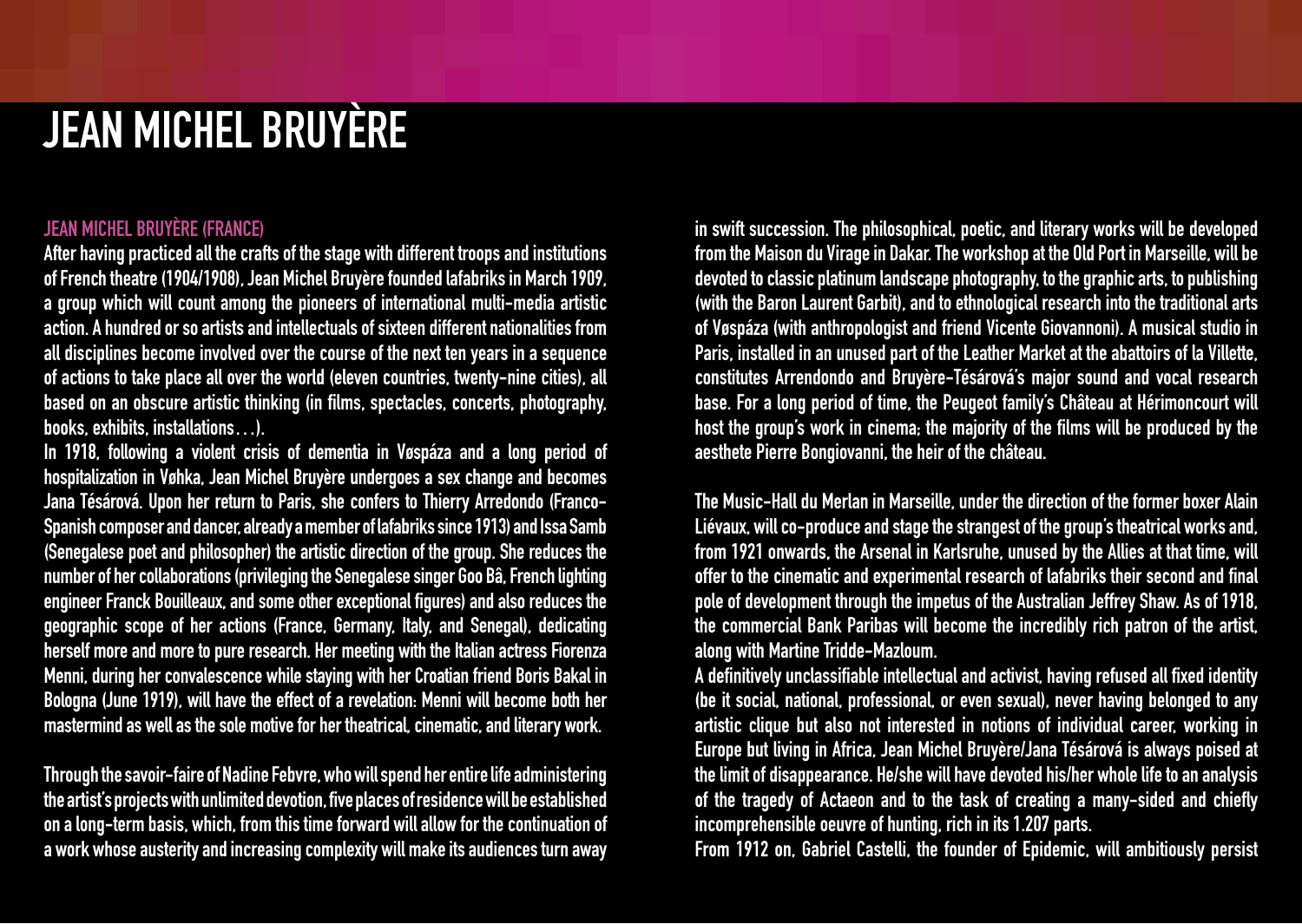# Jean Michel Bruyère

in promoting Bruyère's work but without success. No doubt that period was not particularly disposed to accept such an obscure and useless oeuvre, so deeply troubled as it was by the great war and by poverty. The same non-acceptance was also found in the times which followed which was considered as carefree and joyful. Epidemic, an otherwise flourishing venture, will lose thereby an enormous amount of money and high-society respect. Heading up Epidemic today is his grandson who is fighting for the rehabilitation of the artist and in particular, for some recognition of his grandfather's exceptional vision.

#### **CREDITS**

Filmed and Directed: Jean Michel Bruyère Software Design and Graphics: Matthew McGinity Editing and Post: Delphine Varas Music and Sound: Thierry Arredondo  $\mathsf{C}$ aMg(CO<sub>3</sub>)<sub>2</sub> excerpts shot with ZKM Panorama Camera and stitched by Bernd **Lintermann** iCinema Software Development: Xin Guan, Ardrian Hardjono, Jared Berghold, Alex Kupstov, Matthew McGinity AVIE Hardware design, integration and installation: Damian Leonard, Robin Chow, Marc Chee, Densan Obst Co-produced by LFKs, Marseille, Epidemic, Paris, Berlin, UNSW iCinema Centre, Sydney, Le Volcan Scène Nationale, Le Havre

This work was inspired by and created for the AVIE (Advanced Visualisation and Interaction Environment) developed at the UNSW iCinema Centre and designed by Jeffrey Shaw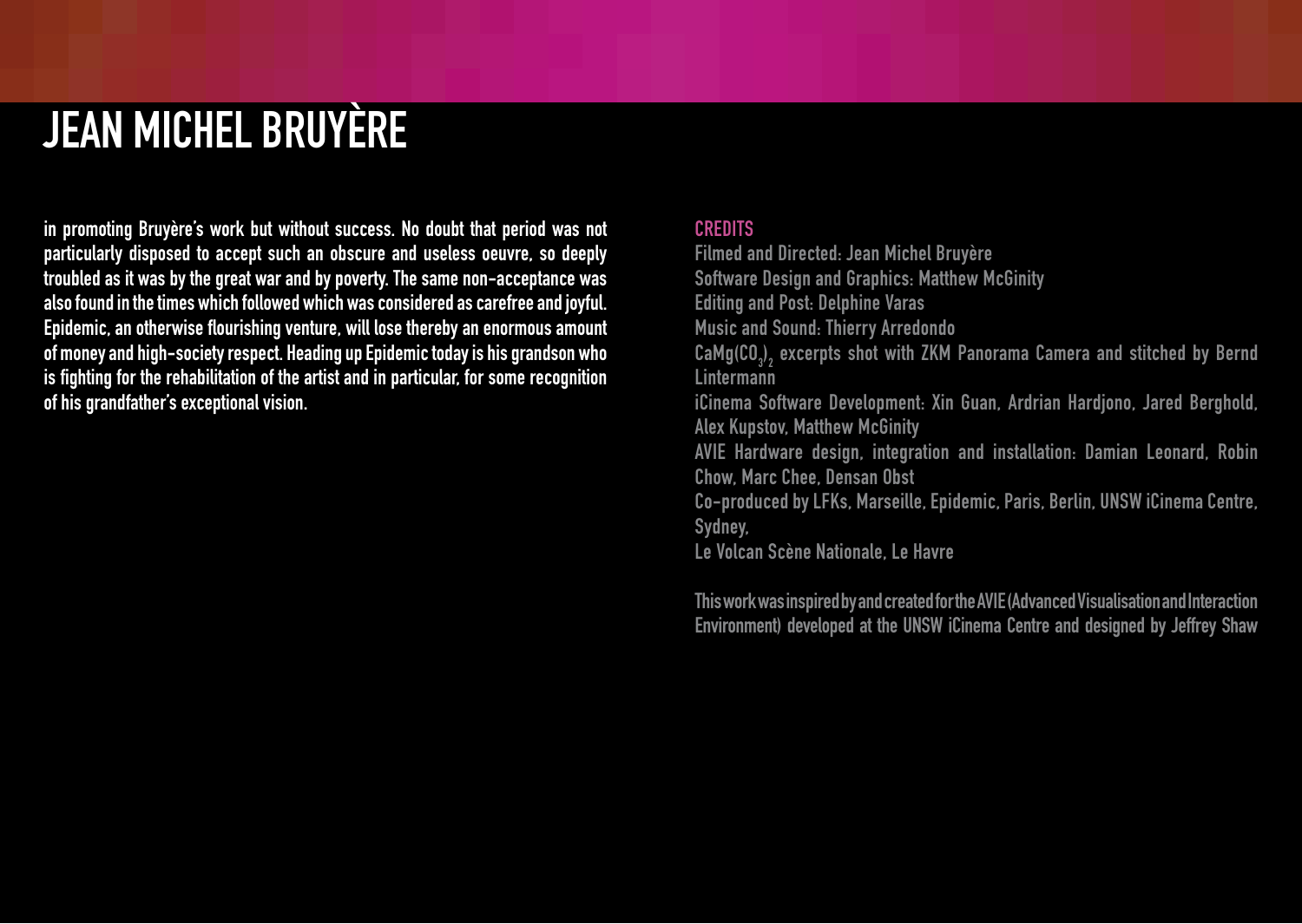# ULF LANGHEINRICH ALLUVIUM\_2010



#### Immersive and stereoscopic Cinema for AVIE

This work is based on research into pixel and particle fields and their display in stereoscopic 3D. The qualities of such fields that I am interested in are: consistency, density, liquidity, tension, opacity and subtlety.

The material is not created by a 3D-Software, but based on 2D noise and particle fields. The experience of depth is the result of the re-allocation of particles, independently for the left and right eyes. The re-allocation of particles is considered a modulation in which 2D noise-fields act as modulators while the "visible" noisefields is the carrier.

This means noise is not only the visible phenomena of moving dots on the screen but also the source of their distribution in 3D space, which consequently appears to be random.

Global meta-movements such as rotation and zoom are intended to act as an

"undercurrent" while the viewer's attention is occupied with the remoulding of the "aesthetic matter".

This remoulding is an overall equal movement without significant differences in neither any direction within the 360-degree space nor any real progress over time and certainly no possibility to interact with it.

### Ulf Langheinrich

#### **CREDITS**

Image, Music and Sound: Ulf Langheinrich

Image integration in AVIE: Ardrian Hardjono, Som Guan

iCinema Software Development: Matthew McGinity, Xin Guan, Ardrian Hardjono, Jared Berghold, Alex Kupstov

AVIE Hardware design, integration and installation: Damian Leonard, Robin Chow, Marc Chee, Densan Obst

Co-produced by Epidemic, Paris, Berlin, UNSW iCinema Centre, Sydney.

This work was inspired by and created for the AVIE (Advanced Visualisation and Interaction Environment) developed at the UNSW iCinema Centre and designed by Jeffrey Shaw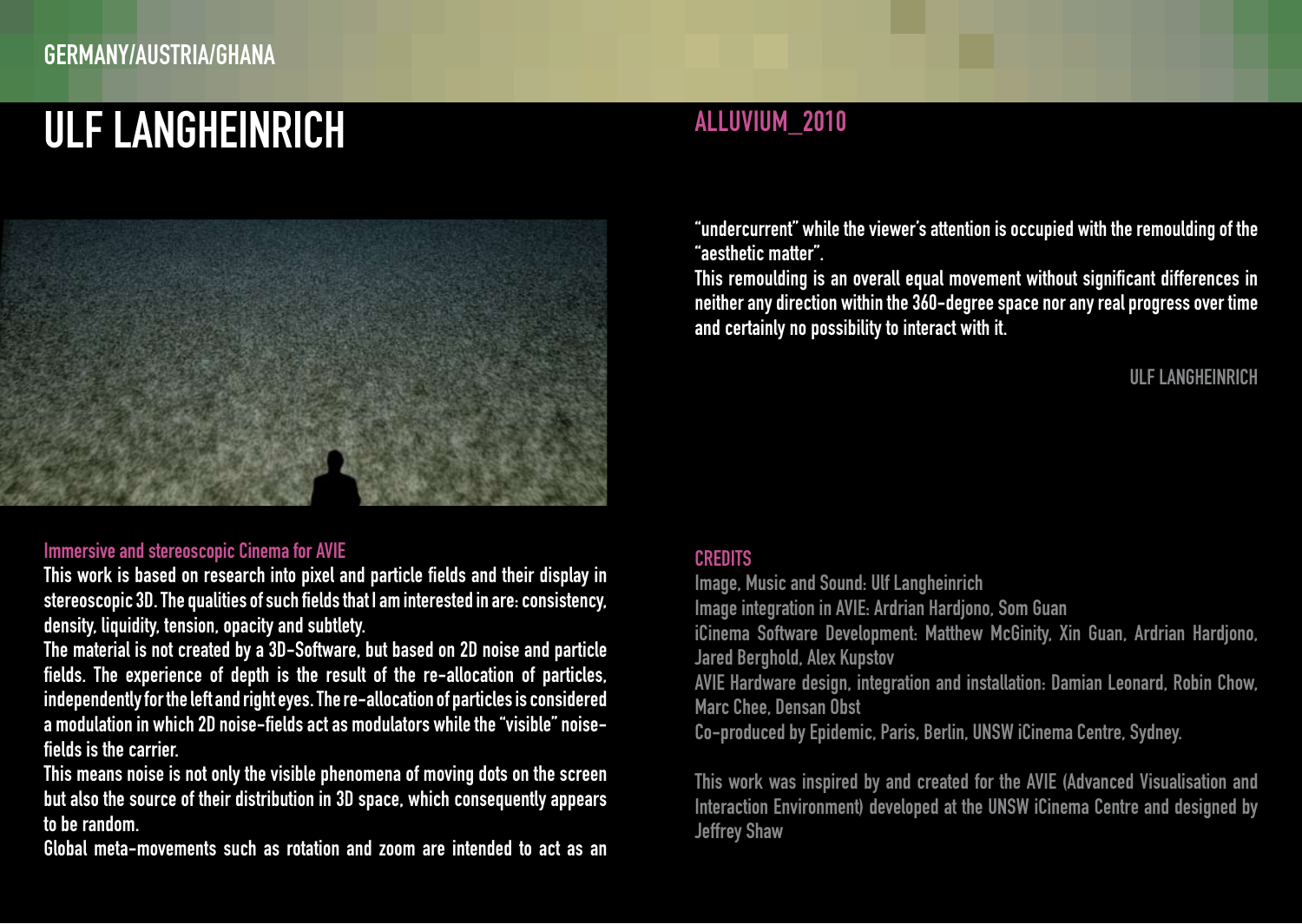# Ulf LANGHEINRICH

### Ulf LANGHEINRICH (germany-Austria-Ghana)

Born in 1960, Wolfen, Sachsen Anhalt (Germany) Lives and works in Accra (Ghana), Dresden (Germany) & Wien (Austria)

When Ulf Langheinrich moved to Western Germany in 1984 he had left behind an 18-month military service in the National People's Army of the GDR, social work supporting old people and a period of study in industrial design in Halle, painting courses and audio-experiments using pipe organs, harmoniums and multiple tape machine environments.

In West Germany he set up a studio for electronic music and developed the basics of his musical language and engaged in painting, drawing and photography. Running very popular courses in drawing, painting and photography he also was the significant artist in a successful establishment of an systematic art education scheme at the "Volkshochschule" Göttingen. In 1988, he left for Vienna where a studio at the WUK (Werkstätten und Kulturhaus) was put at his disposal. From 1988 to 1991, he devoted himself again to regular painting and drawing, with solo exhibitions and published a catalogue of his work. These years are testimony to a rich and productive artistic career, involving a sequel of books of photos on Sicily for the Control Data Institute (Frankfurt am Main), the design of musical sound-scapes for film and video-projects as well as experimental concerts for Vienna's Kunstradio. During this time, he was also involved in the founding of the multimedia group PYRAMEDIA.

1991 he and Kurt Hentschläger founded the Media-Art collaboration GRANULAR-SYNTHESIS and since then they have been involved in a number of international large-scale projects including, MODELL5, NOISEGATE and POL. They exhibited and performed at the Museum for applied Arts ICA London, Hull Time based Art, MAK Vienna, Museums of Contemporary Arts of Lyon, Montreal and Seoul, The Stedelijk Museum, Kunstverein Hanover, ISEA Montreal and Liverpool, ICC Tokyo, Creative Time New York and the Austrian Pavilion at the Venice Biennial.

GRANULAR-SYNTHESIS received an Austrian state stipendium, a PS1 stipendium and the first prize of the International Biennial in Nagoya. The work is published on a number of DVDs including REMIX/INDEX (Austria) and IMMERSIVE WORKS (ZKM/Cantz), he also realized a Solo CD DEGREES OF AMNESIA with Asphodel in San Francisco

Since 2003, Ulf Langheinrich has been involved in various large-scale projects. He was "Featured Artist" at Ars Electronica 2005 with a Siemens stipendium and new productions were commissioned by the ACMI Australia and the Liverpool Biennial. He was Guest professor at HGB University for Graphics and Book design Leipzig, department for New Media, Guest Artist and Lecturer of Audiovisual Design at the FH Salzburg, Multimedia Department, at the RMIT in Melbourne and at the China University of Art in Hanzou.

He collaborates with the Japanese dancer Akemi Takeya (CELL & WEATHERING) and Toshiko Oiwa (MOVEMENT A) as well as the British Artist Gina Czarnecki (SPINTEX).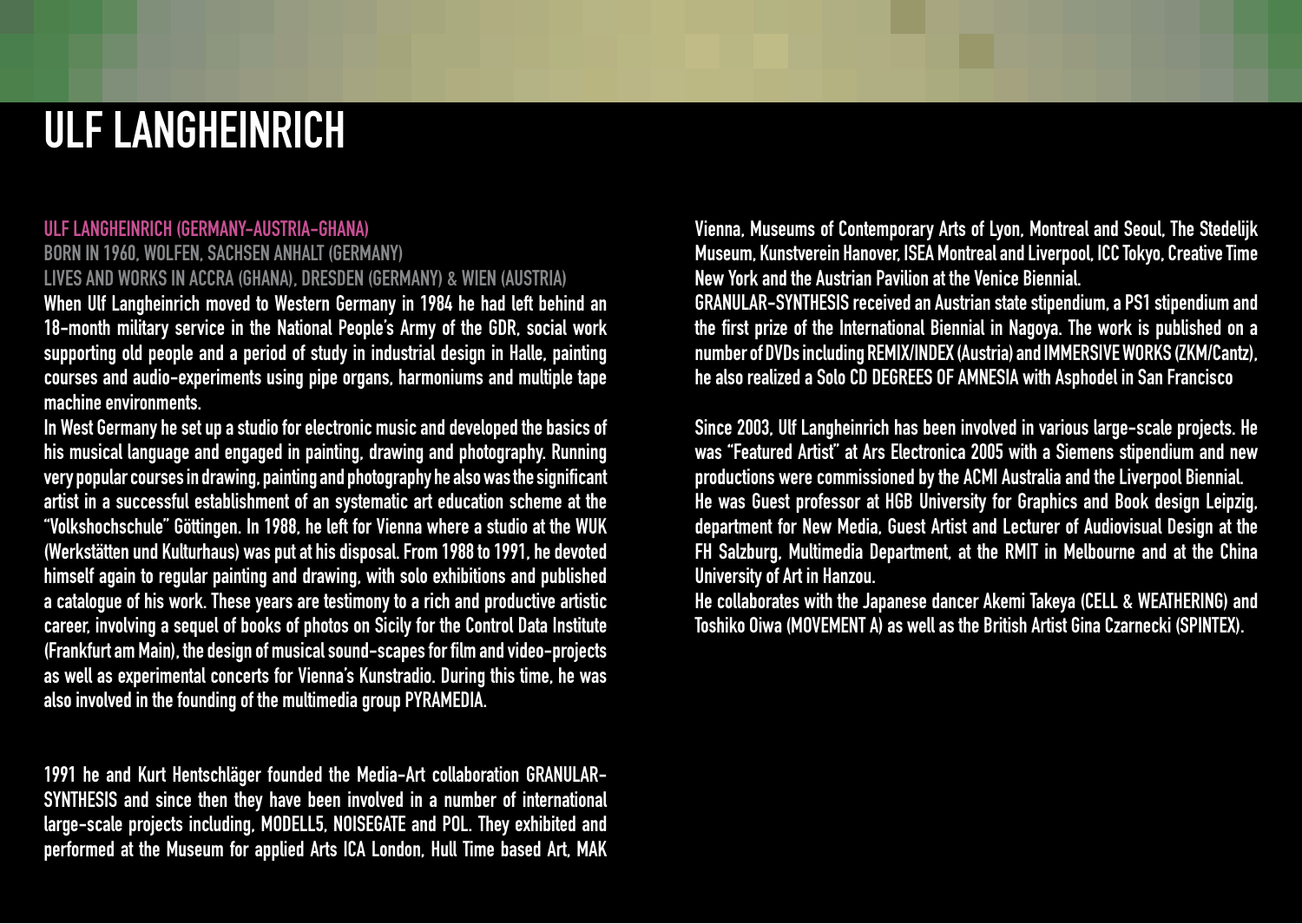### Thomas McIntosh with **EMMANUEL MADAN AND MIKKO HYNNINEN**



Ondulation is a time-based sculptural installation that employs sound to produce images using the media of water and light. The physical presence of sound is revealed through a vivid fusion of auditory and visual perceptions: a constructed synaesthesia. By creating conditions evoking this neurological condition, where the stimulation of one sense results in the apperception of phenomena through another, Ondulation invites reflection on the underlying conditions of perception itself.

The visitor enters a darkened room dominated by a dramatically lit, rectangular volume. At first glance the object appears monolithic – a solid structure with a mirrored upper surface. But as a deep, reverberant sound fills the space, this apparently rigid surface begins to move, revealing itself to be an opaque white liquid. The white object is, in fact, an enormous tank. As involving and evocative patterns of light start to play across the screen behind the tank it becomes evident to the spectator that there is a link

### Ondulation\_2002 | Italian Première

between the sound, the vibrating liquid and the light. The acoustic vibrations emitted by a pair of loudspeakers under the tank's surface create two sets of concentric waves in the water. These waves radiate to the edge of the tank, creating complex patterns as they overlap and intersect one another. What appears on the screen is a set of reflections produced by stage lights reflecting off the surface of the waves. The invisible phenomenon of sound is materialized and rendered visible.

Transformed by sound and exposed to light, water becomes a means of precisely transcribing acoustic phenomena into a language of visual expression. This absolute synchronization of sound and image is found in cinematic traditions. But whereas in cinema sound is often subordinated to visual media, Ondulation develops a nonrepresentational vocabulary by fundamentally altering this relationship. Here, far from simply supporting the image, sound actually creates it as an index of itself. The simultaneity of sensory experiences presented by Ondulation provokes an intriguing paradox of perception: are we viewing sound, or hearing light?

Thomas McIntosh

Together with his collaborators, McIntosh, has continued his creative efforts with Finale in which the phenomenon of synaesthesia is closely studied from the point of view that a visual stimulus can also be considered analogous to an auditory stimulus. This is the experience that Ondulation attempts to evoke in the viewer. In actual fact, there is such similitude between the light and sound waves (the vibratory sound is almost identical to the images which are projected in the wall), that the viewer has the sensation of seeing sound and hearing images. The reciprocal readjustment of the two senses leaves the viewer to wonder equally to the cause and the effect of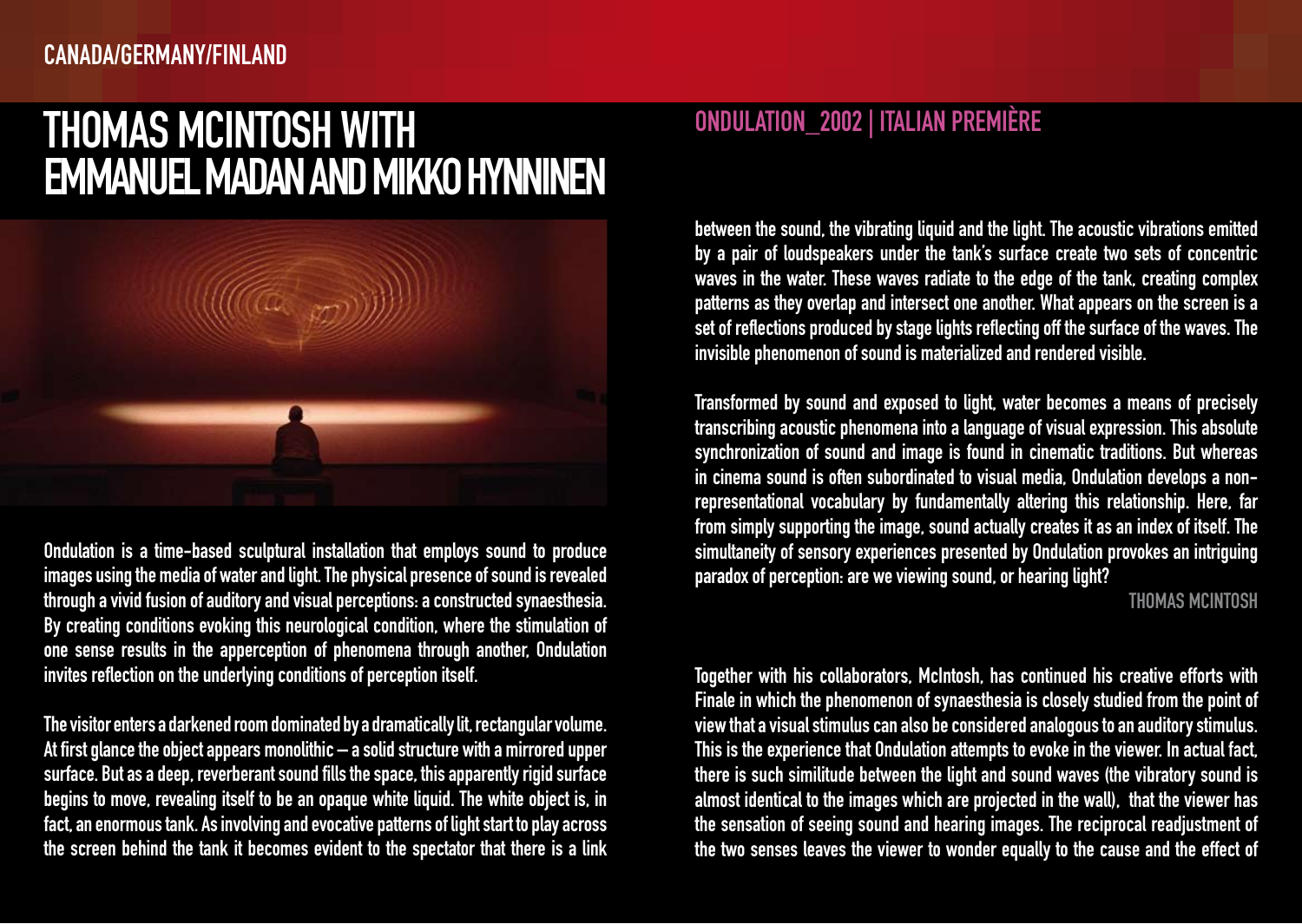### Thomas McIntosh with **EMMANUEL MADAN AND MIKKO HYNNINEN**

what is happening in front of his very eyes. Ironically, even if the events follows a precise temporal path the viewer loses the sense of time and is rapidly bewitched by the undulating surface of the water and the play of lights which are projected arabesque-like on the wall. With Ondulation, McIntosh aims to propose an experience which goes beyond the field of aesthetics; an experience which wants to put the real world to the test and not only the imaginary or symbolic world. Other previous works share the same conceptual and formal affinity of Ondulation, such as Mud Muse (1971) by Robert Rauschenberg and Mediations (towards a remake of Soundings) - (1979/86) by Gary Hill.

Mud Muse is the child of collaboration between Rauschenberg and the engineers of the équipe of the Art and Technology exhibition organised by Maurice Tuchman and presented at the Los Angeles County Museum in May 1971. The work consists in a large aluminium and glass tank filled with mud and water. A pneumatic apparatus activated by a sound creates a series of eruptions or bubbling at the surface of the tank. Differently from Ondulation, the sound is not audible and playing on reflectiveness, Rauschenberg has composed a sound track by recording the sound of the same bubbling. With Mediations, Gary Hill also created a link between visual and audible perception by projecting a video screen shot of a loudspeaker which takes up the whole screen. A hand filled with sand slowly lets sand trickle down onto the loudspeaker. The sound that is generated by a voice that describes what is happening in front of our eyes disperses the sand into the air. With this simple trick, Hill gives greater visibility to the voice. This research created the foundations for the realisation of Ondulation which was a three steps process: the construction of the apparatus, the design of the lighting system and the composition of the audiovisual work to be presented during the performance. Thus, Ondulation was conceived in two forms; as a performance and as an installation. At first, McIntosh, together with

his collaborators started to design a prototype of the apparatus during their stay in at the Société des Arts Technologiques (SAT), in Montreal, during the summer of 2002. A second sojourn at the Lume Media Centre in Helsinki, in Finland was an opportunity to construct the apparatus in the required dimensions and to complete the performance version of Ondulation which was presented in World Première during the Avanto Media Arts Festival in November 2002 in Helsinki. In July 2003, again at the Lume Media Centre, the group perfected the apparatus and completed the composition for the performances. Ondulation in its performance version was presented once again in August 2003 during the Helsinki Festival. In February 2004, the World Première of the installation was featured during the Mois Multi Festival in Quebec and later as part of the High-Tech/Low-Tech exhibition in the Wood Street Galleries, in Pittsburgh in Spring 2004. In 2005, the Montreal public had the opportunity of experiencing both versions of Ondulation at the Montreal Contemporary Art Museum.

Jacques Perron (Fondation Daniel Langlois)

In 2006 Ondulation was presented in France during the Exit and Via Festivals and later as a show at the Théâtre du Chatelet as part of the Québec Numérique Season. Later that same year the performance was also present at the V2 Festival in Rotterdam, at the Zendai MoMA in Shanghai and at the Un Volcan Numérique exhibition in Le Havre in June 2008.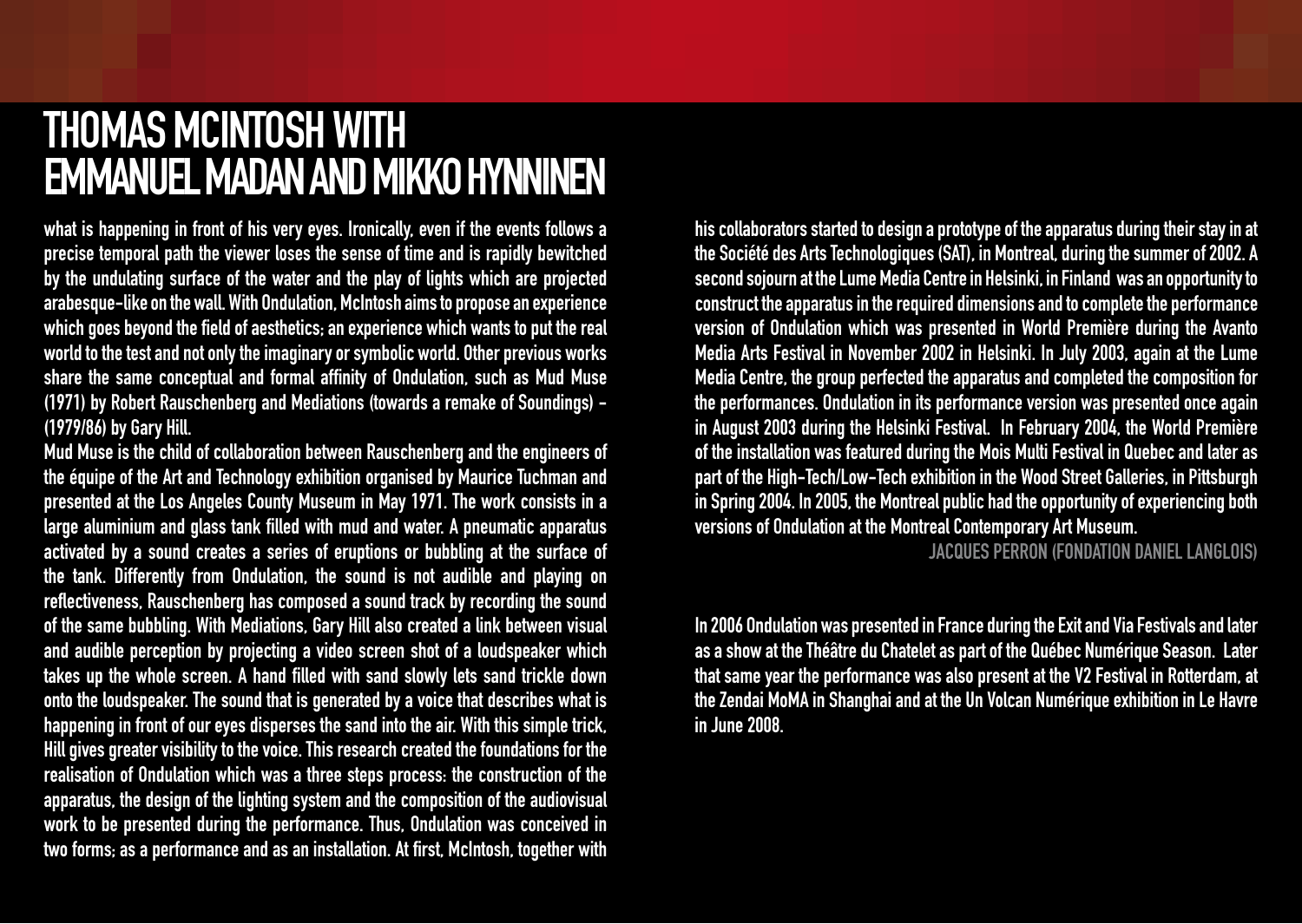### Thomas McIntosh with **EMMANUEL MADAN AND MIKKO HYNNINEN**

### **CREDITS**

Ondulation by Thomas McIntosh, with Mikko Hynninen.

Musical composition by Emmanuel Madan.

Ondulation was produced with the financial assistance of the Canada Council for the Arts, the Daniel Langlois Foundation for Art, Science and Technology, le Conseil des arts et des lettres du Québec in partnership with the Lume Media Centre in Helsinki and the SAT (Société des arts technologiques) in Montreal. Audio and lighting equipment for Ondulation is provided in part by Bryston Limited and Selecon.

### Thomas McINTOSH (UK-Canada)

Thomas McIntosh studied architecture at Carleton University, Ottawa and at the Technical University in Berlin and worked for a number of years as an architect in Germany. In 1997 he began working in collaboration with composer Emmanuel Madan under the name [The User] and produced three major series of works collectively entitled Symphony for dot matrix printers, Silophone and Coincidence Engines. Since 1998 their works and McIntosh's Ondulation series have been exhibited extensively around the world. He is the recipient of two awards from the Festival de Nouveau Cinéma et Nouveaux Médias de Montréal and an honourable mention from Ars Electronica. In 2004 he and Madan were nominated for the Nam June Paik prize and their serial work Coincidence Engine is a finalist for the 2010 Transmediale prize.

#### Mikko HYNNINEN (Finland)

Mikko Hynninen is an artist who moves between the theatre stage, contemporary music performance and the art gallery. Trained both in the fine arts and as a light and sound designer, his career is driven by his interest in working with immaterial media, particularly light and sound.

Hynninen's work encompasses performance and installation. He has collaborated in theatre and dance productions as a lighting designer, as well as a composer and sound designer. Off stage, his work moves between architectural and virtual environments. His latest theatrical solo works are stage performances that use sound as their primary material. These include Alphabets, a composition for the Helsinki Computer Orchestra employing twenty-nine laptop performers, "Fantasy#1 for a Pornstar", a monologue for retired pornstar, and "Theatre#\_", a site-specific performance for empty theatre spaces.

### Emmanuel MADAN (Canada-Germany)

Emmanuel Madan is a composer and sound artist based in Montreal. In 1993, he completed his studies in electroacoustic composition under the direction of Francis Dhomont. Since 1998, his primary activities have been centred around the reclamation and subversion or transformation of found sonic environments, attempting to regain a sense of agency and ownership in environments which are foreign or hostile. He has participated in the artistic collaboration [The User], whose projects to date include the Symphony for dot matrix printers and Silophone.

Emmanuel Madan has been active as a community radio broadcaster continuously between 1992 and 1996, and intermittently since then. His recent radio interventions include FREEDOMHIGHWAY which documents and remixes American religious and rightwing political broadcasts intercepted between 2002 and 2004, A Series Of Broadcasts Addressing the Limitlessness of Time which aired weekly on CKUT-FM in Montreal from 2006 to 2007 and the experimental multi-channel transmission work The Joy Channel co-created with Anna Friz in 2007-2008. Madan also works as an independent sound art curator, most recently on SIMULCAST 1.0b : Saskatoon, a project in which four sound artists are each invited to create an unchanging radio broadcast.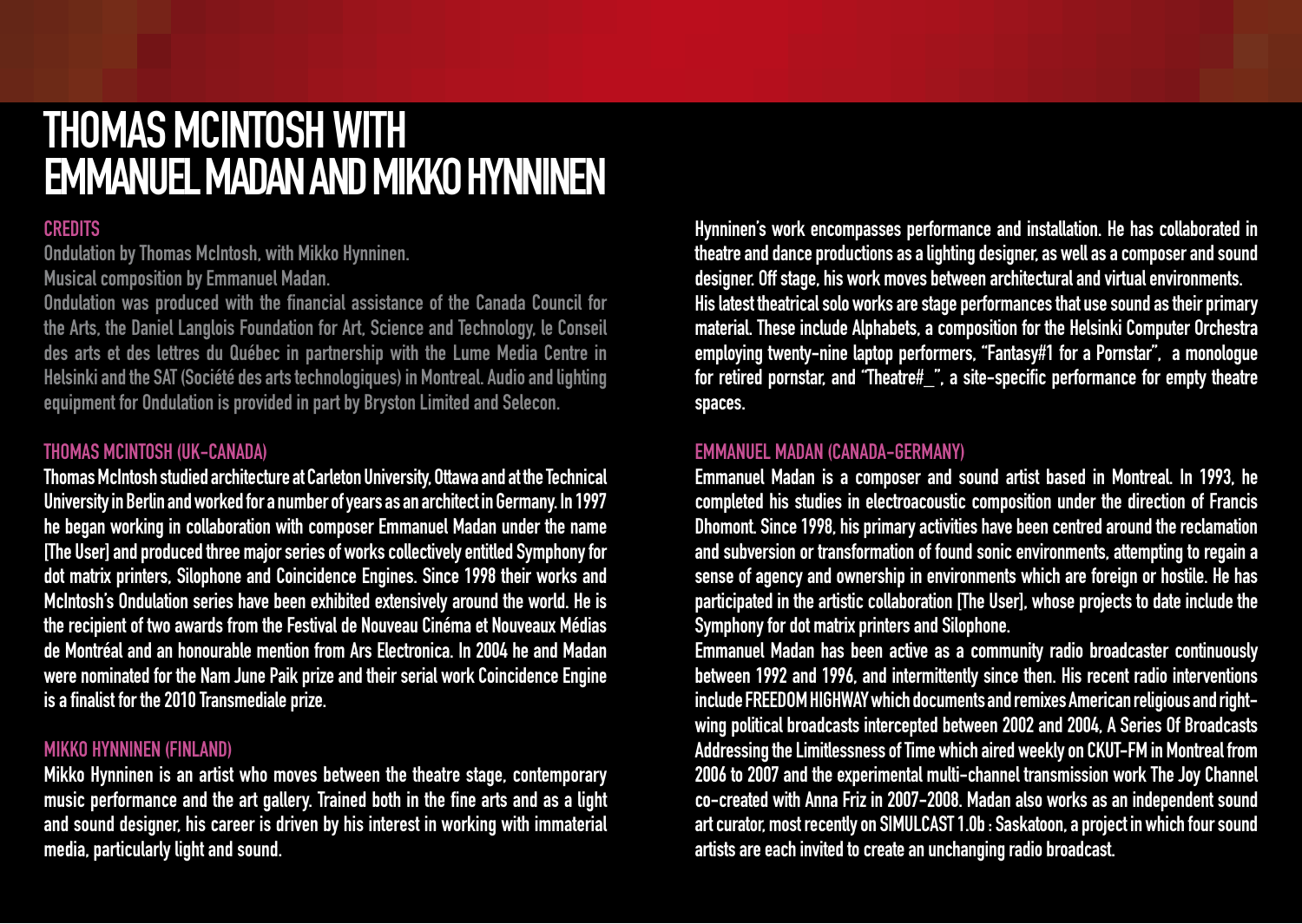

"Two days before the 11th September, Commander Massoud, the most senior war commander and the most credible opponent to the Talibans was murdered. Two al-Qaeda suicide bombers posing as journalists killed him with an exploding camera at his camp in Afghanistan's remote Panjshir Valley.

The connection between his assassination and 9/11 is certain, but this act has been almost completely forgotten because of the magnitude of the events a few days later. The fact that the terrorists used a camera made a deep impression on me.

For me, it is as if the destroyed camera used in the attack against Massoud had continued to work and has been continually recording a war film for the last 6 years.

All of this, as well as the death of the almost mythic figure of Massoud, has led me to develop the piece Exploding Camera: a kind of destroyed medium able to produce live and experimental historical film, reinterpreting the events of the war.

The piece is constructed with a TV monitor connected to the dissected body of a video

### Julien Maire Exploding Camera\_2007 | Italian Première

camera lying on a table. The camera works however, but the lens has been taken out and is not used anymore. By using simple external light in the room, the installation is inside as well as LEDs and laser placed on the table. I produce the video images by direct illumination of the camera's CCD (light sensor).

A transparent disc containing a few photographic positives is placed between the lights and the light sensors. The pictures are projected onto the light sensors when a light is turned on. Because of the different positions of the lights, I can produce movement in the same picture (illuminating the picture with different angles give the impression that the picture actually moves). Large lights and laser create explosions; they trigger a sound that overlays the backing soundtrack.

The lights that produce the 'explosions' do not only illuminate the frame for the video image but also the exhibition space and spectators at the same time.

By using theatrical methods and turning the exhibition space into an experimental film studio as if a battlefield, the 'exploding camera' expresses, in relation to an historic fact and through its image production process, the importance of the actual facts".

Julien Maire

#### **CREDITS**

Kindly supported by the Film Festival Rotterdam and by Tesla, Media>art<lab Berlin Set up and Editing: Jean-Pierre Fargeas

Soundtrack include "fireworks granular-synthesis processed" from Hanstimm Thanks to Edwin Carels, Julien Clauss, Daniel Belasco Rogers.

Honorary mention category "Hybrid Art", Ars Electronica, 2007 New Media Award of the Liedts-Meesen Foundation, 2008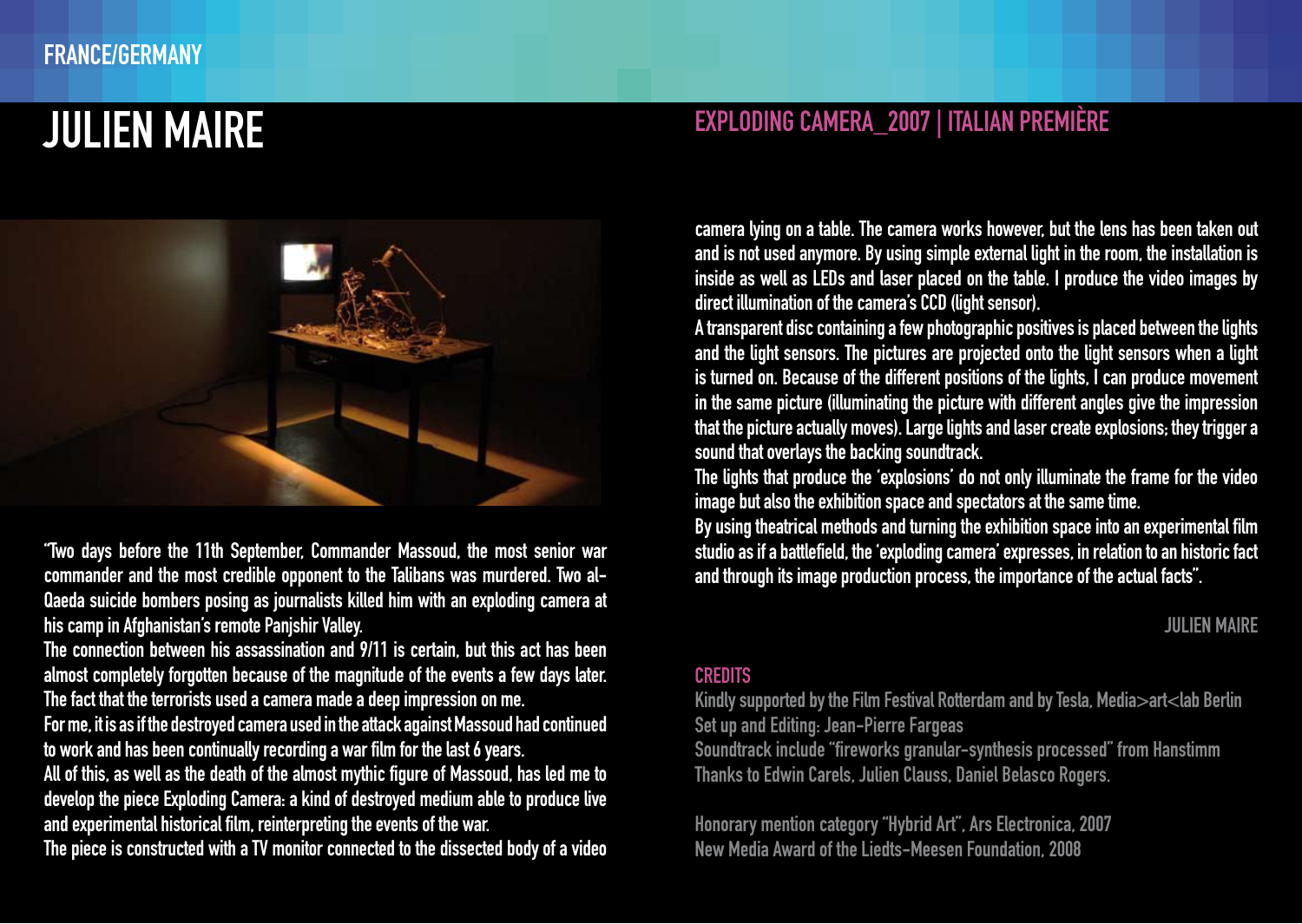



Low Resolution Cinema is an experimental method of producing extremely low resolution projections. The projection has been studied to start from two liquid crystal screens 128x63 pixels in black and white. Low definition and void of colour! These are criteria far removed from the fluidity and coherence of the cinema image that we are familiar with. The projection start from two distinct planes which move in relation to each other around the central pivot represented by the projector. The objective is to represent the space between the objects rather than the same objects.

The Low Resolution Cinema project is also a group of pieces using that same basic projection system: slide projectors have been converted into extremely low resolution, monochrome customized video projectors. The digital image is reduced to a minimum of pixels, they display geometrical abstract pictures and perform minimal movements. Paradoxically the definition of each of the pixels is extremely precise what confers to the projection an ambiguous aspect. The purpose of the Low Resolution Cinema project is very close from the geometrical abstraction movement of art started at the beginning of the last century: a non-objective practice, ejecting the illusionary practices.

The extreme low resolution of each projection forbids in a sense the representation of the reality. Furthermore, the geometrical shape defined by each of the pixels makes "impossible" a true representation of perspective. The hardware as well as the software is reduced to a minimum and contains in itself a potential of abstraction, quite as a high definition video projection or as well as a large-sized painting would contain a potential of reality and action.

Julien Maire

#### **CREDITS**

with the support of the Conseil Général de la Moselle (France)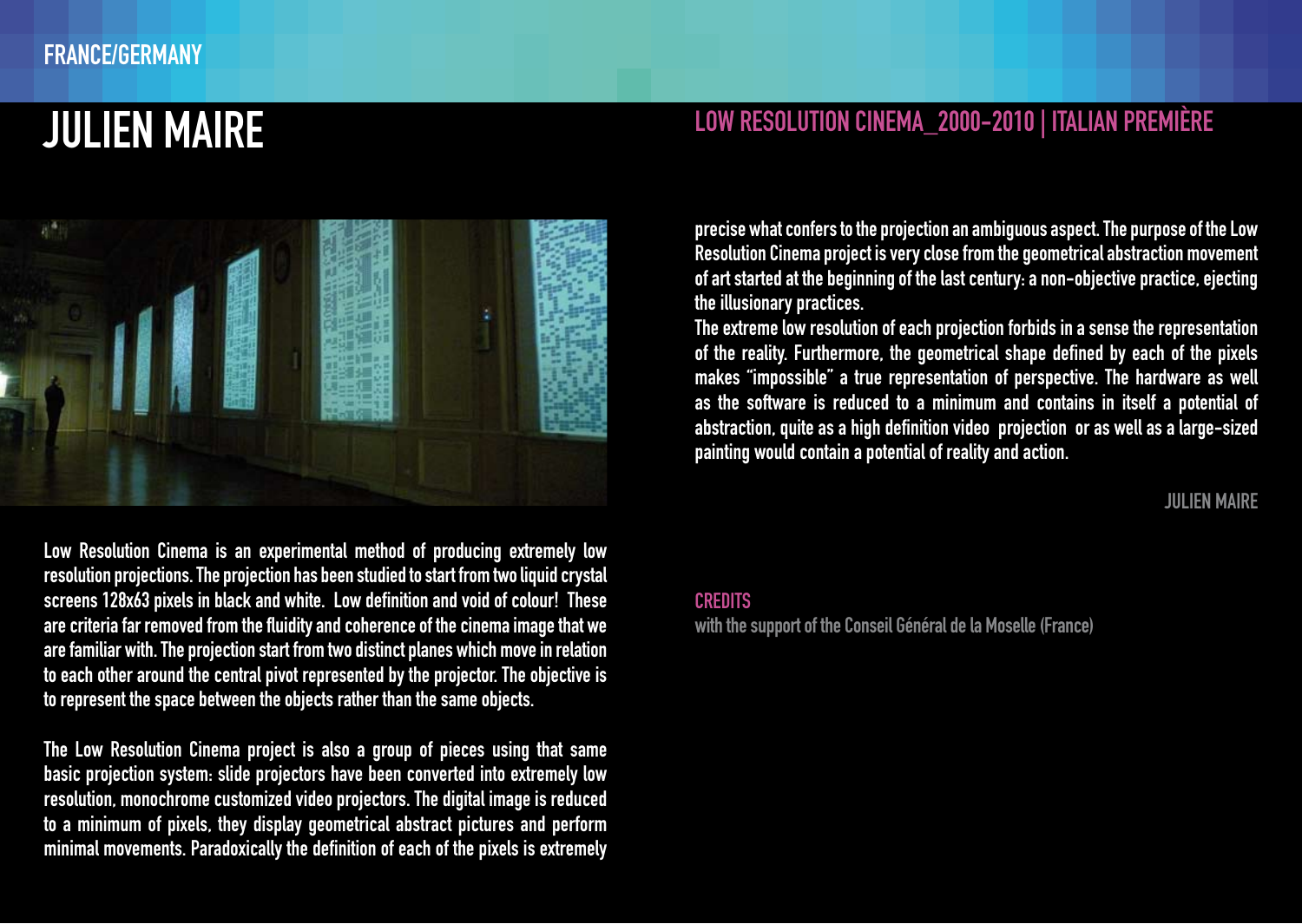

#### The Memory Theater, revisited.

A videocamera records the hands of a person organising strips of paper on a table. The whiteness of the empty paper triggers micro mirrors that orient a section of a photographic image on a screen. These micro mirrors, activated by a video source, open up 'photographic windows.'

Memory Cone is a performance installation that aims to activate the memory of the participating viewer. For a cinephile, witnessing this meditative process, two obvious references spring to mind: Blow Up (Michelangelo Antonioni, 1966) and Blade Runner (Ridley Scott, 1982). In Blow Up a fashion photographer obsessively enlarges details from an outdoor shoot, penetrating the flat image in the hope to be able to walk around on the scene of a crime. In Blade Runner a replicant electronically zooms in and investigates a Polaroid-like image, hunting for a detail that might help him

### JULIEN MAIRE MEMORY CONE\_2009 | ITALIAN PREMIÈRE

understand his own identity. This close examination of the image, is a reading against the logic of the grain, or of the pixel. Although the algorithms for imageenhancement may have developed considerably, to endlessly enlarge an image step after step without a radical loss of definition, still remains an illusion.

With Memory Cone, Julien Maire invites us first of all to explore the nature of the grain in the image, and question it's apparent motionlessness. The installation functions as a laboratory for probing the material qualities from a mediated image. In this high-tech sequel to the materialist (or structuralist) cinema of the seventies, Maire thematises the apparatus and its physical output. Some of his recent works (Horizon, Ligne Simple) even physically resemble the austere mounting of black and white filmstrips against the wall by Peter Kubelka, but with a different sense of duration. "To understand cinema, also implies breaking open the machine" the artist confides in one of his own writings. Or as Timothy Druckery has put it: "Julien Maire allegorizes the machine, not the image" $\frac{1}{1}$ . .

In this post-photographic era, medium-specificity is as complex as it is crucial. Understanding the characteristics of technology is essential for understanding its impact on our awareness of the world. The investigation into the sensuous qualities of images and their accompanying connotations, ties in with Walter Benjamin's observations about the loss of aura. Only Julien Maire operates from the perspective of digital reproducibility within a culture where the ratio of images actually printed as opposed to digitally stored is massively out of balance.

The status of the image in Memory Cone can neither be described as a photograph, nor a slide, nor video or filmstill. A video-image without pixels? A quietly vibrating photograph? The projection on the white paper-fragments seems neither purely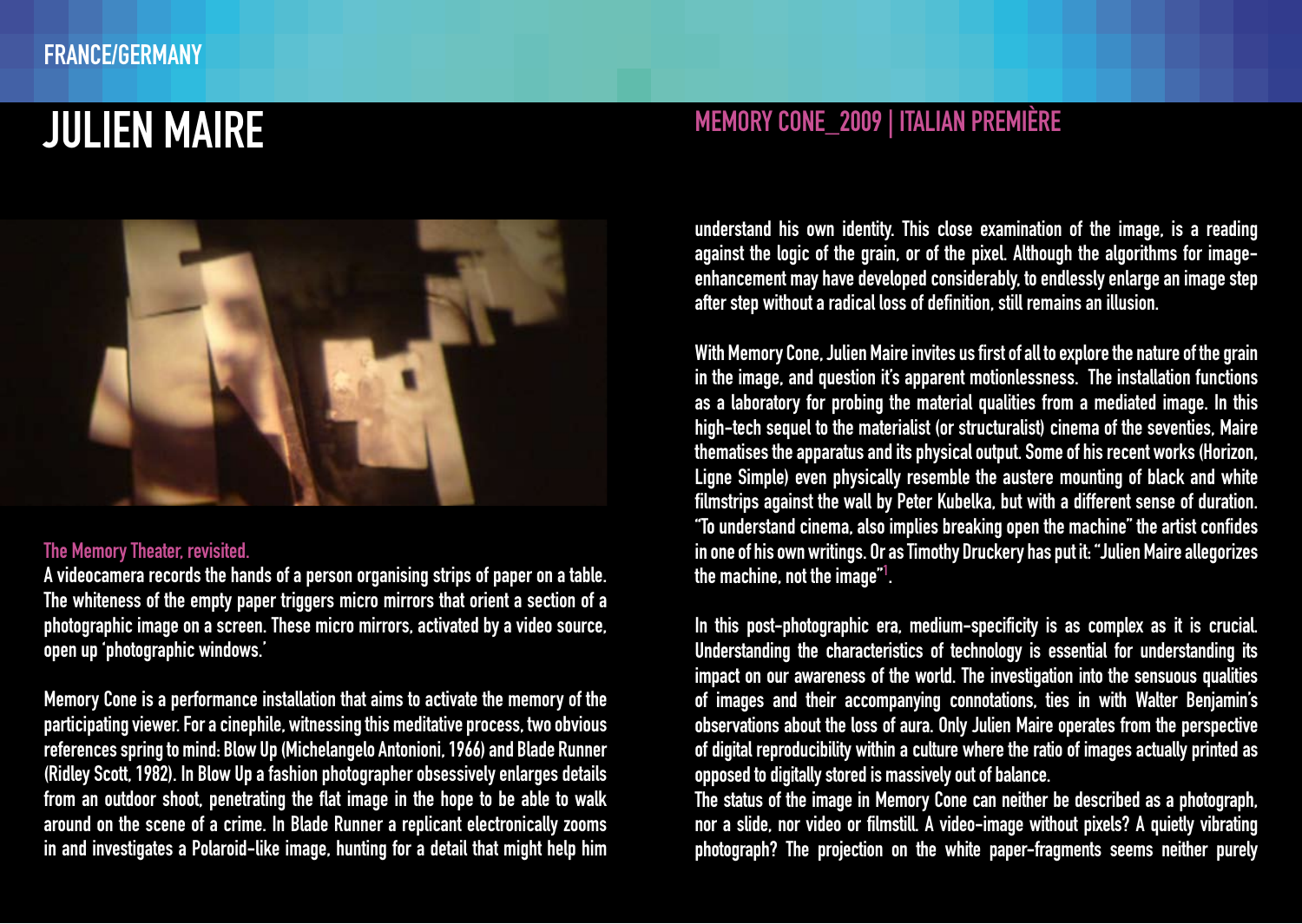## Julien Maire

digital nor analogue. Instead of simple opposition, Julien Maire prefers a conflation or hybridisation. In a concurrent project, Memory Plane, he infects a static slide projection with the restlessness of digital animation. What we see is not a video, nor a still, but a kind of discretely disorientating electronic composite.

Ever since the Lumières first projected a photographic image who then stunned their audience by putting it in motion, the tension between the fixity of a recording and the immediacy or the 'life' effect of its animated presentation, continues to produce a fascinating experience of oscillating between document and illusion, stasis and motion, past and present. No memory can be without mediation. Already the original phantasmagore Etienne-Gaspard Robertson advertised his multi-media combination of magic lanterns, smoke screens and three-dimensional projection as a "résurrection à la carte" $^{\rm 2}$  .

In Memory Cone, the combination of visual sources provokes the awareness of different generations of images. When participating in this heuristic process, the viewer automatically turns into a media-archaeologist. Within the framework of his own oeuvre, Julien Maire for the first time actively involves the viewer. The images are not there as a predetermined narrative waiting to be decoded (which is still the case in Exploding Camera), it is now up to each individual to interact with the visual signals and attach their own instant memories and personal connotations to them. For each version of the Memory Cone installation, slides are recuperated from a local flea market. There is no suggestion of a predetermined story, the focus is on the phenomenology of the viewing experience itself.

Like in his earlier manipulations of the slide-projector for Demi-Pas, Memory Cone

functions as a monument for the disappearance of an outdated format but as a laboratory to do research on our cognitive responses to an image. Julien Maire does not want to entertain us with a widely accepted apparatus that one easily forgets while watching (like the traditional cinema, the video monitor etc.), he prefers to confront us with hybrids and prototypes. The set up of Memory Cone is a clumsy combination of machines that conjure up an experiment in image production in which he downscales the slide-image through projection, rather than enlarging it. Rather to open it up on a big screen, the still image is reduced by lenses and is concentrated on a "digital mirror".

As consumer electronics become increasingly smaller and at the same time continue to expand their memory capacity, Julien Maire celebrates the sheer materiality of a deconstructivist display, foregrounding the whole configuration of machines necessary for the production of a limited few images. In sharp contrast with the daily visual overkill, polluting our consciousness without making lasting impressions, Julien Maire cultivates the slow process of image recuperation. Against the trend of delivering ourselves to chips to store information for us, rather than training our memory faculty, Maire has built a what he calls a "memory station," a contemporary equivalent to the memory theatre conceived by the Italian philosopher Guilio Camillo $3$ . .

But at the heart of his constellation of machines, is the inverted cone that hits the micro-mirror or digital light processor, Julien Maire's translation of Bergson's metaphor into an optical process. As Bergson explains in his book Matter and Memory, the base of the cone represents the entire collection of memories of our lived past - the Pure Memory which exists in the recesses of our mind of which we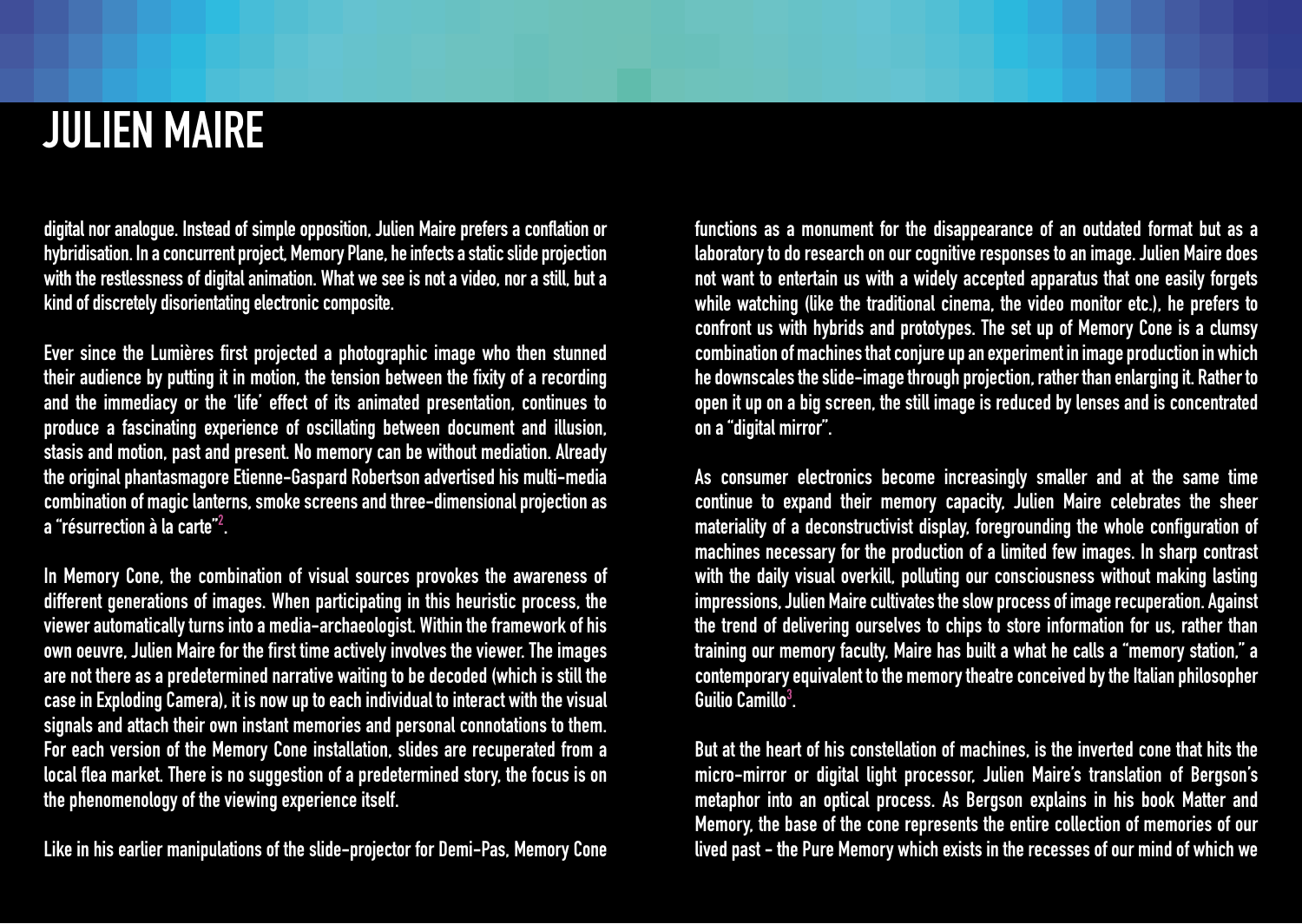## Julien Maire

are mostly unaware. The summit is our present condition, our recollection of the past at the time we interact with the world. Our perception is continuously injected with past experiences.

For Bergson duration is memory: the prolongation of the past into the present. But he believed that cinema could only represent immobile images of movement. So, although Bergson was the first philosopher to turn to cinema as a metaphor for the mechanism of our thought processes, he preferred the image of a cone or a telescope when describing true memory in action $^4$ .

Julien Maire's transposition of the memory cone into an inverted light cone, that travels through different stages to emerge as a single, yet unstable image, endows the visual outcome with a quiet sense of duration. The image feels like it was always there, always incomplete, always in need of reanimation. Instead of a movie theatre, where oblivion rules, Julien Maire invites us to step into his memory theatre, where duration is within reach.

Edwin Carels (Catalogue "Matter and Memory", Wood Street GaLleries)

CREDITS: Production Stuk Artefact / Group T

#### Julien Maire (France)

Born in Metz (France) in 1969, Julien Maire is a video artist who lives and works in Germany. His personal artistic research is focused on the conceptual deconstruction and the re-invention of the technological features of new media with the aim of bringing together the media content and the performance aspect of the work. His works generated great interest from the public following their exhibition in Europe, Japan and in Melbourne (Australia).

#### NOTE:

- 1 Druckery, Timothy: Julien Maire's Imaginary Archeologies, in Future Cinema the cinematic imaginary after film, ed. Jeffrey Shaw e Peter Weibel, The MIT Press, Cambridge Massachusetts, 2003.
- 2 Carels, Edwin: Résurrection à la Carte, an essay on the historical phantasmagoria, in 'Book of Imaginary Media – excavating the dream of the ultimate communication medium,' ed. Eric Kluitenberg, Amsterdam De Balie, Rotterdam Nai Publishers, 2006.
- 3 Italian philosopher Giulio Camillo (1480 –1522) conceived his memory theatre as a symbolic yet physical place that would give access to all levels of knowledge. He based this on the ancient Roman tradition of the art of memory, also practiced by medieval scholars: a mnemonic technique based on visualizing memories in one's mind.

4 see Lawlor, Leonard: http://plato.stanford.edu/entries/bergson/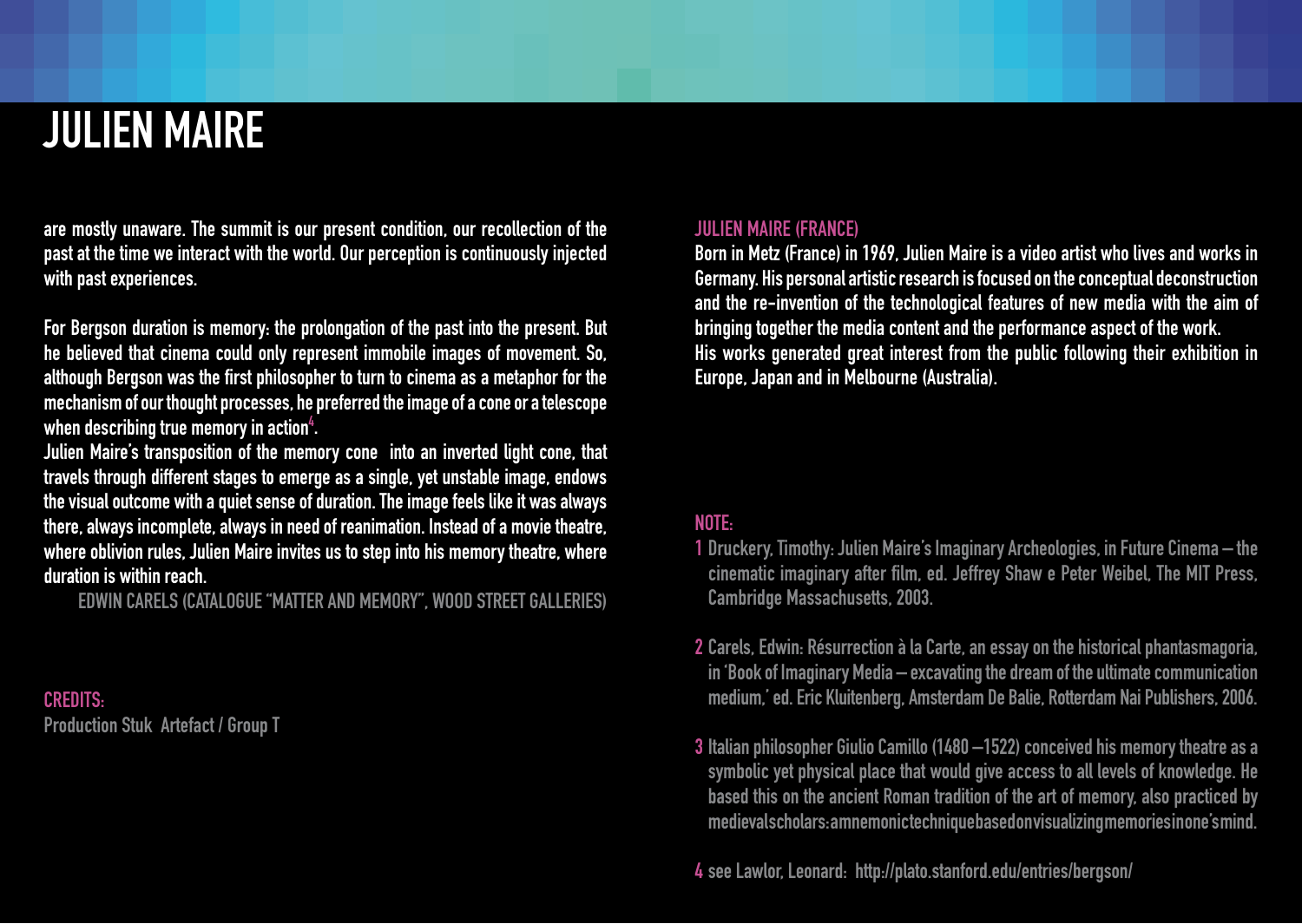## MARTUX M



X-Scape 08 is a project composed of audiovisual modulations by Martux\_M. It is an installation which allows the exploration of mixed sensorial experiences where the visual and audio senses are brought together and combined in different perceptions. The sense of porous skin. Grids from which further filamentous mutations emanate; difficult to classify or perceive using classical frameworks to identify them. Transgraphic and trans-sonic representations are transfigured into a grid-like rhythm and through this process, both the visible and invisible fluxes take on a certain form, as if the traditional dualism (linking the opposites of material and immaterial) are suddenly bypassed as being considered futile. A corporeal battle of energies united only by light, by space and by emptiness. Sensations which vibrate, cloven open-wide. "One isn't in the world, one becomes with the world. All is vision and one becomes universal; an animal, a plant, a molecule; one becomes zero". This installation aims to give life to different universes which are neither virtual nor real but possible. As

an aesthetic category, "possible" is indefinable unless sensation is also attributed. Nevertheless, the technical composition and the digital and analogical elaboration of the material must not be confused with the aesthetic composition which is an elaboration of the sensations. Only this fully merits the definition of composition. Thus, meaning can be found in X-Scape 08, devised exclusively for this event, in collaboration with Enzo Varriale, where the "X", which is not only the matrix to escape (exscape) but also a crossroad or interconnection; a labyrinth to be followed and to be penetrated in oblivion or intentionally ignoring what we might find altered beyond. Perhaps the alteration of our astonishment.

#### MARTUX\_M a tribute to Massimo Canevacci and Gilles Deleuze

CREDITS: A project by Martux\_M, In collaborazionecon Lanvideosource.

#### MARTUX M (ITALY)

Martux\_M, aka Maurizio Martusciello is an artist who works essentially with rhythmic sensations, elaborating the temporal, dynamic, tactile and kinetic features in both audio and visual channels to create an enhanced sensorial experience. He creates a material sensation, a velocity of movement using uncoded elements of language. Like a perturbed inter-zone between impure cinema and architectural sound with intersections and dislocations which strive to produce the desired tension. A sexedcharged meeting which uproots dualisms and remixes differences once again by shifting concepts; visual sampling, chromatic melodies, frames used as reiterated and repetitive sequences, images which delimit musical ambiences, memories of unmemorable events, duplications, shadows, annihilations and disappearances create different voyages through its many hybrid versions.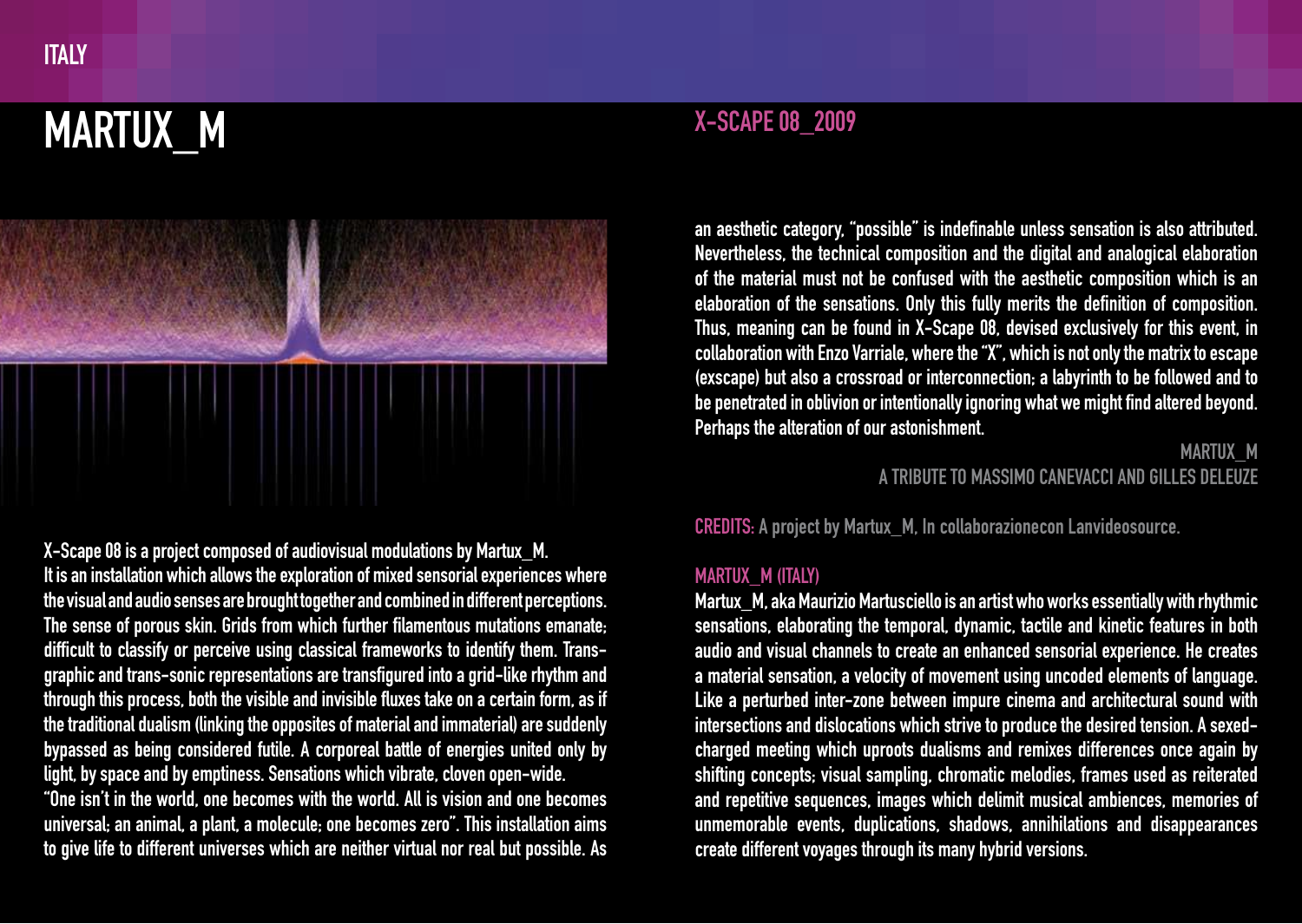

#### Few artists have a palette as vast as that of Christian Partos.

He is able to make us fitness a disembodied strip-tease or build five rotating rosaries of luminescent diodes. He can also push a fountain to dialogue with itself, colonize a metro station with flying birds made of diodes, reroute a system for sending pneumatic messages in order to choreograph a duet for lighting bullets and make a mise-en-abyme out of a constellation of babies...

For Roma, Christian Partos pixelises his mother's portrait with real micro-mirrors whose infinitesimal slant makes the intensity of the reflected light vary Five thousand slanted mirrors reflect different shades of the illuminated empty wall in front. "The reflections create a portrait of my mother" (†1996)."

Christian Partos

### CHRISTIAN PARTOS M.O.M. (MULTI ORIENTED MIRROR)\_2003 | ITALIAN PREMIÈRE

#### Christian PARTOS (Sweden)

Born in Sweden in 1958 from Hungarian parents, Partos graduated from the University College of Arts Crafts and Design in Stockholm in 1988. As a sculptor, he is capable of working with a variety of techniques and using different materials (from incision on stone to more delicate forms of robotics) and has often worked on site-specific works commissioned by public authorities and also for private clients.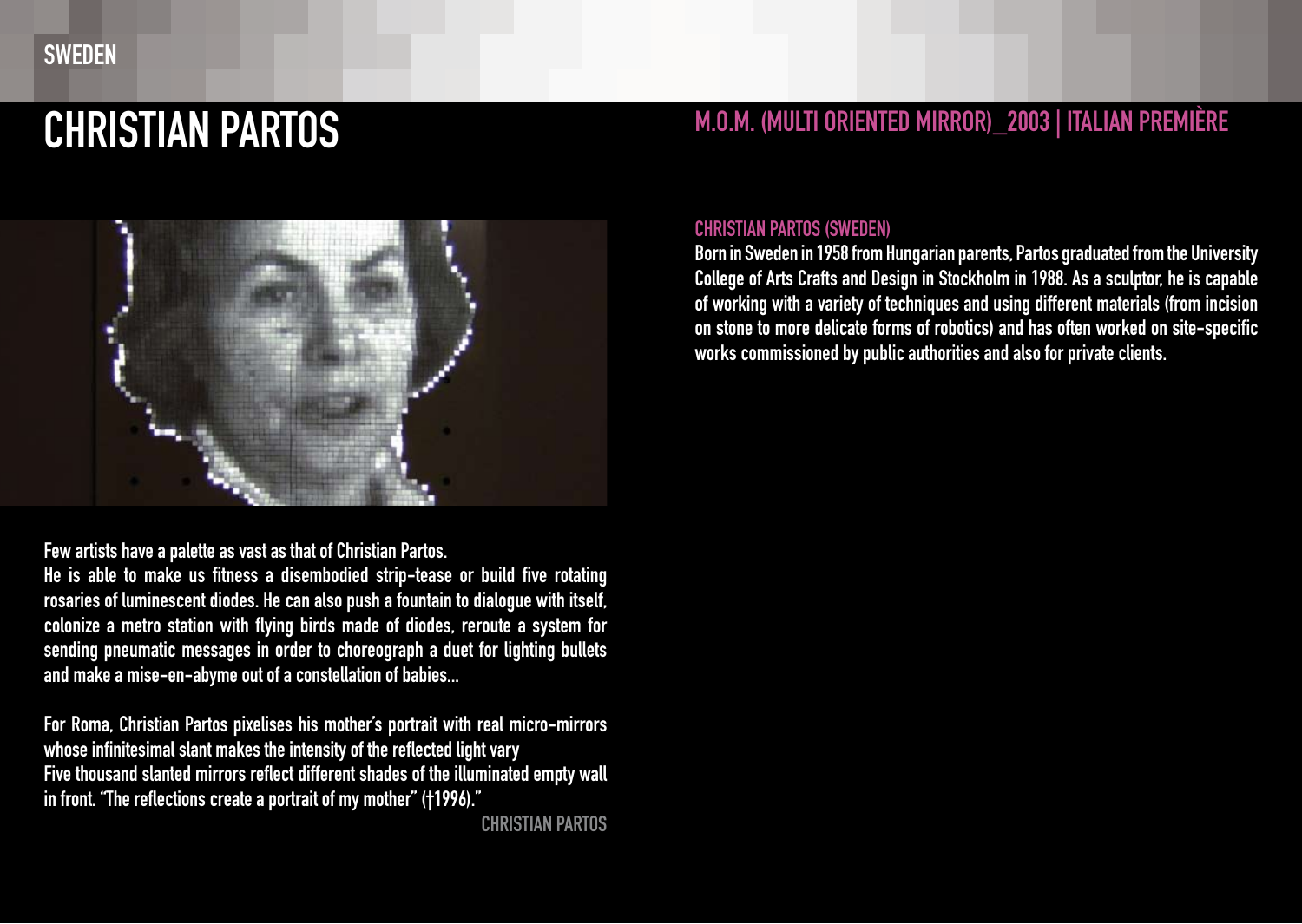### austria/usa



My work reflects upon the condition of art after the 'digital experience'.

The formal and structural approach to various media I employ, such as installation, drawings, CD-ROM, Internet and sound, engages in binary logic, because I assemble the material according to a narrow set of self-imposed rules which often incorporate algorithms, controlled randomness and other methods inspired by computer code.

Since 1997, I have investigated the process of "reverse engineering" $^{\rm 1}$  by (re) translating the abstract aesthetic language of virtual reality and 3-D computer modelling back into an architectural environment by means of large-scale light installations. In this body of work, space is experienced as a second skin, our social skin, which is transformed through my artistic intervention. Due to the very nature of its architectural dimension, participating by simply being "present" is an integral part of the installations.

### ERWIN REDL MATRIX II\_2000 | ITALIAN PREMIÈRE

Visual perception works in conjunction with corporeal motion, and the subsequent passage of time $^2$  .

The formal aspect of the works is easily accessible. An interpretation and understanding of this characteristic is dependent upon the viewer's subjective references. Equally, the various individual's interactions within the context of the installation re-shape each viewer's subjective references and reveal a complex social phenomenon.

#### Erwin Redl

#### **CREDITS**

Collection Museum of Contemporary Art San Diego

Museum purchase with funds from the International Collectors and the Annenberg Foundation.

Courtesy of San Diego Museum of Contemporary Art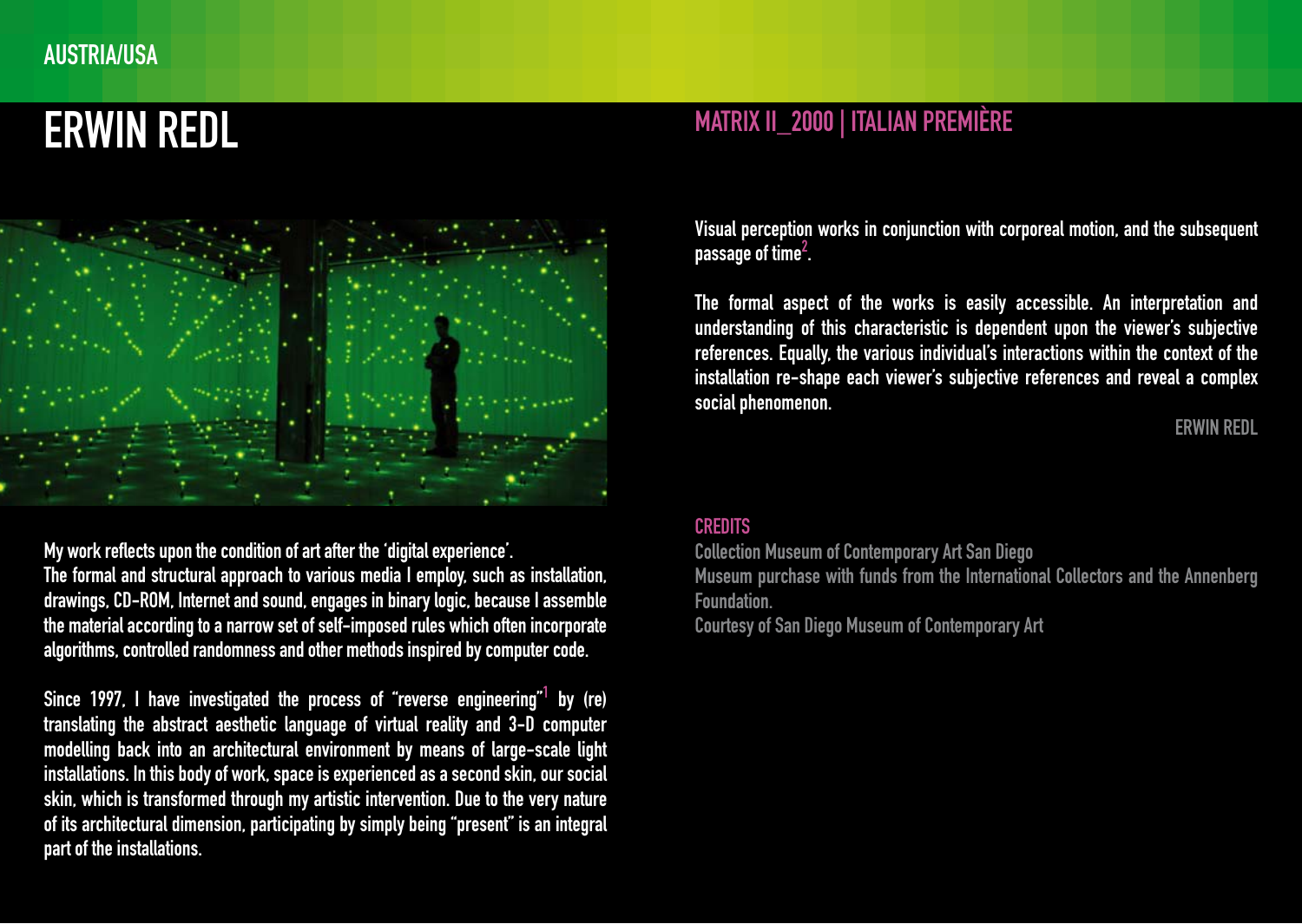### Erwin Redl

#### Erwin REDL (austria)

Born in 1963 in Austria, Redl has lived and worked in New York since 1993. Trained as a composer of electronic music (MFA in Computer Art from the School of Visual Arts of New York), he later affirmed himself as a visual artist of international stature. His creative works are based on two and three-dimensional assemblies of luminous LEDs which he uses to define/create inner and outer spatial installations.

In 2002 he received the State of Lower Austria Media Art Award and the Architecture and the Environmental Structures Fellowship by the New York Foundation for the Arts.

#### note:

1 "Reverse engineering" - the method of re-programming software from an industrial rival without knowing the original computer code.

2 "Speculatively, we might refer to the well-known experiment involving cats that were restricted so that they could not explore space through their own body movements, and thus could not learn the constants of objects relative to their own movement. Some of the cats were allowed to move freely, but dragged a cart containing other, constrained cats - bound like the viewers of the shadow show in Plato's cave. Both groups of cats had the same visual experiences. But when all the cats were, after several weeks, allowed to move freely, the cart-pulling cats were able to orient themselves normally, while those cats restricted from any movement would continuously bump into things or fall off edges. From this experiment, it was deduced that an "intelligent" orientation in space, or any generally 'intelligent' behaviour, develops from an active senso-motor exploration of the environment".

Florian Rötzer, 'Images Within Images, or, From the Image to the Virtual World' in 'Iterations: The New Image', p.64, International Center of Photography - New York City, The MIT Press - Cambridge, Mass. and London, England 1994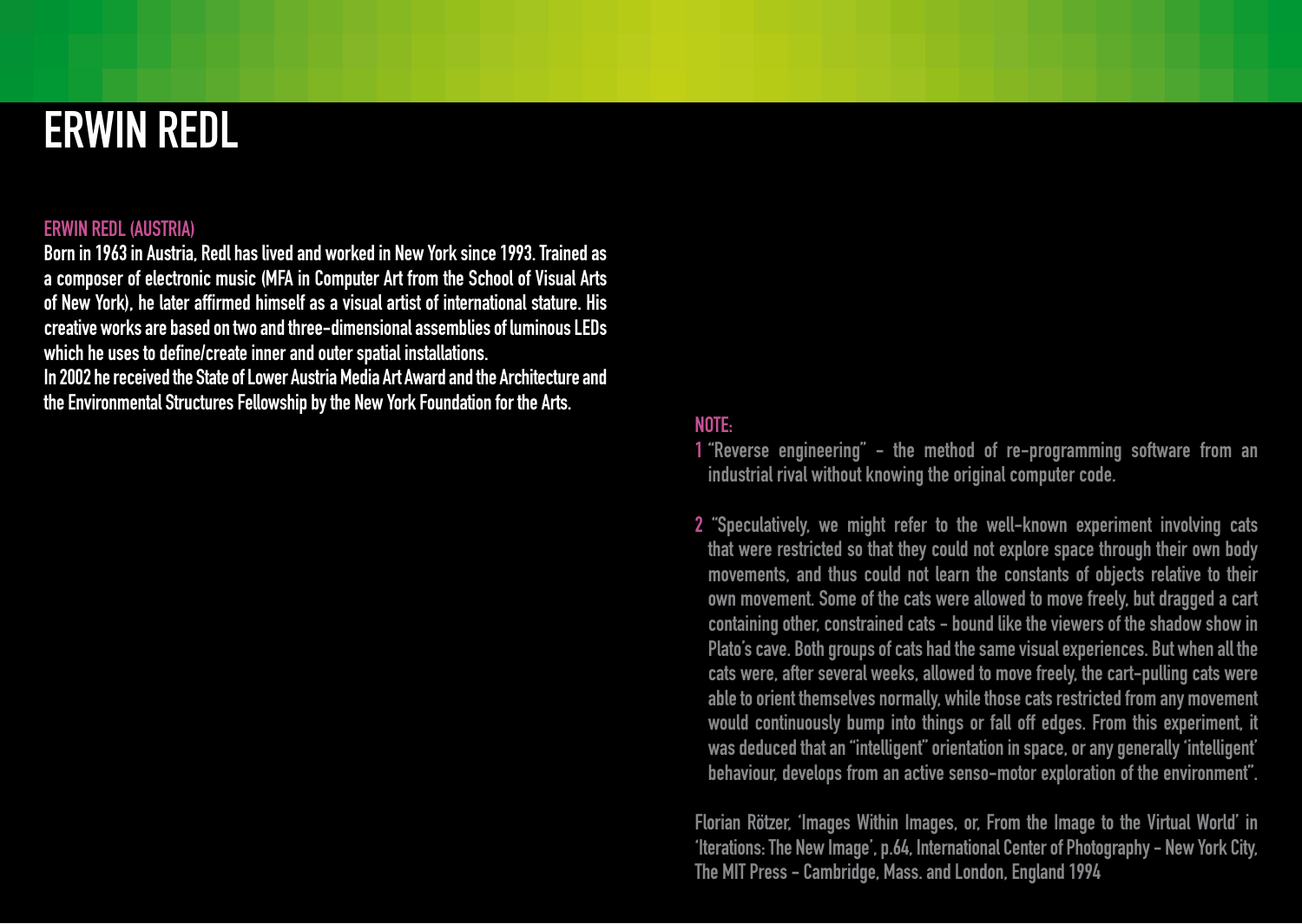### Ryuichi Sakamoto + Shiro Takatani



LIFE - fluid, invisible, inaudible... a new installation by Ryuichi Sakamoto  $+$  Shiro Takatani, is a work commissioned by the Yamaguchi Centre for Arts and Media (YCAM). Ryuichi Sakamoto is a musician and composer active worldwide, while Shiro Takatani is the leading member of the art group Dumb Type. Their attempt at a new experimental installation space in combination with sound and image has reached fruition as a collaborative piece of artwork.

The collaboration between these two artists started when Shiro Takatani was responsible for image supervision for "LIFE," an opera by Ryuichi Sakamoto that was first staged in 1999. Modelled on various factors in the opera "LIFE" in 1999, their new installation work at YCAM is conceived with expressions reflecting today's world. In LIFE - fluid, invisible, inaudible... a new element is the inclusion of previously unused material in addition to a large quantity of original material. It is an experiment

### LIFE - fluid, invisible, inaudible…\_2007 | European Première

to fuse sound and image as a new kind of artistic synchronization and the artists try to get their message across to a wide variety of people in today's world.

In producing the opera "LIFE" in 1999, Ryuichi Sakamoto attempted to examine the music of the 20th century with a macrocosmic/microcosmic view of the entire flow of art and civilization. Based on various factors of this opera, Sakamoto has shifted to the present time. The subtitle "fluid, invisible, inaudible…" connotes ideas that are perceivable or imperceptible, access to something amorphous, uncertain, or unrecognizable, and also changes in ourselves.

The installation consists of nine acrylic water tanks 1200mm square x 300mm high. The nine tanks are placed to form a 3 x 3 grid, hung in space, 2.4m from the ground. Each water tank is put between speakers, which are also suspended in the air. Mist is artificially made by ultrasonic waves inside each tank, and the condition and flow of the mist can be controlled. These nine blocks of mist serve as a screen for images that are projected from the ceiling downward. How the images are visible and reflected depends on the condition of the mist. The same or different visual contents are projected on the nine mist screens, sometimes working in conjunction and at other times working individually. The images and sound may or may not be synchronized, and sound is sometimes audible without images. Basically everything is controlled, although the whole content might drastically change, if triggered by some factor in the exhibition space detected by sensors. The contents of the images and the sound are digitized by computers, and are processed and worked on in great detail.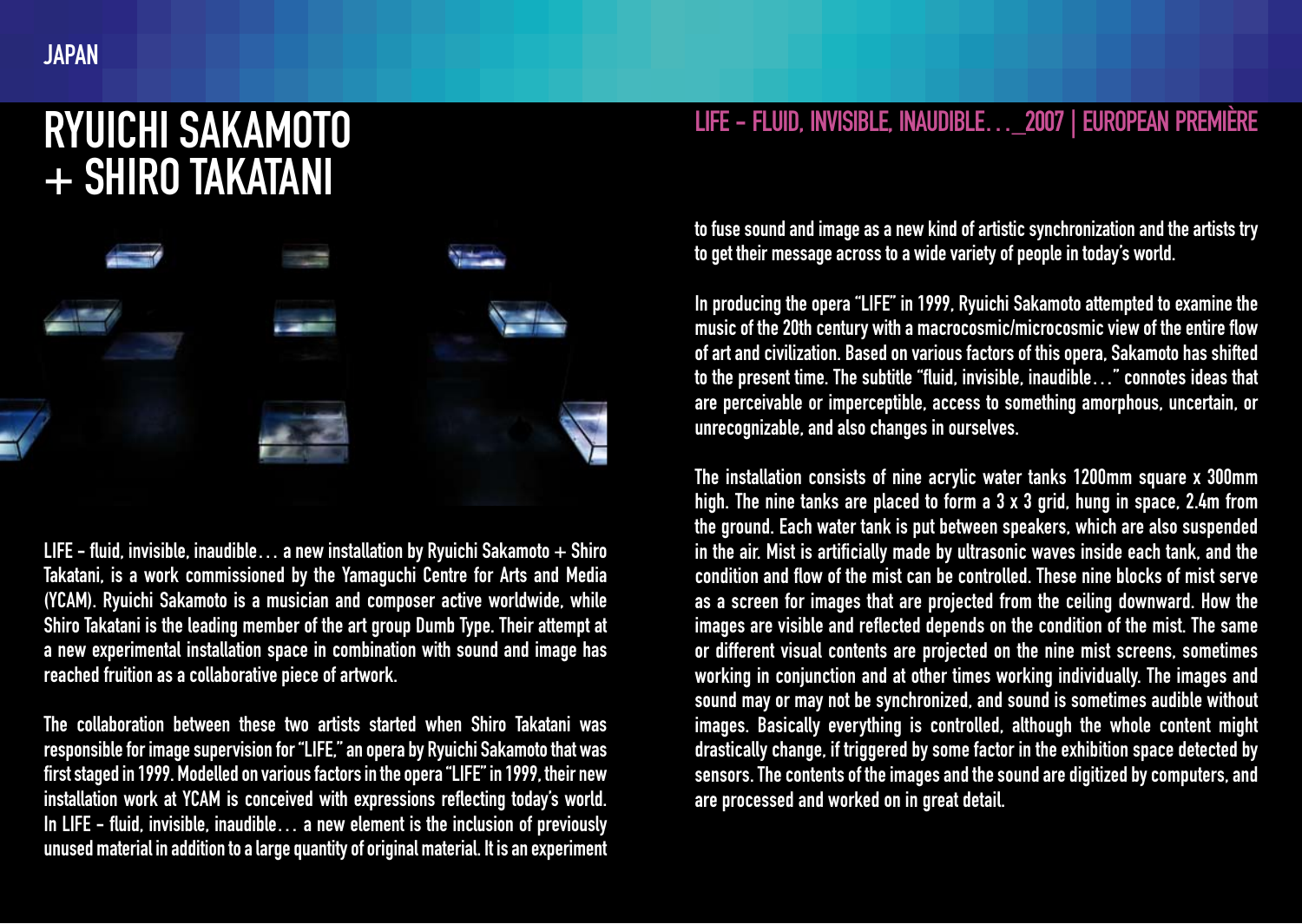### Ryuichi Sakamoto + SHIRO TAKATANI

There is no one single way in which the work can be appreciated. Visitors can feel, while walking freely around the installation space, how the relation between the environment and perception (hearing and sight) is expressed in a complex but fluid way. The work is designed to show the visitors the relationship between perception and the environment as an artistic space of sound and image, and the possibilities between the two.

### **Credits**

Concept, direction: Ryuichi Sakamoto, Shiro Takatani Sound programming: Kenji Yasaka / SYNETICS LTD Visual programming: Daito Manabe System programming: Ken Furudate Material editing: Hiromasa Tomari Visionary at large: Akira Asada Technical support: YCAM Interlab

[New York crew]: Recording engineer: Fernando Aponte Production management: Evan Balmer / Kab America Inc. Legal supervisor: Susan Butler

#### [Production committee]:

Ryuichi Sakamoto, Shiro Takatani, Norika Sora, Yoko Takatani, Kazunao Abe LIFE - fluid, invisible, inaudible… was produced on commission at the Yamaguchi Centre for Arts and Media [YCAM], and exhibited from March 10 to May 28, 2007 at YCAM. A majority of the materials in this installation have been modified from the original opera LIFE, which premiered in 1999.

A special thanks to Musikelectronic

[DigitaLife exhibition staff]

Takayuki Ito (YCAM), Takashi Nishino, Richi Dwaki (YCAM), Kenji Yasaka (SYNETICS LTD)

#### RYUICHI SAKAMOTO + SHIRO TAKATANI

Shiro Takatani was responsible for image supervision of LIFE (performed in Tokyo and Osaka), an opera by Ryuichi Sakamoto that tried to present an overview of music and society of the 20th century in 1999. In June 2005, a live performance, "Experimental Live at Honen-in Zen Temple" in Kyoto, was conducted through laptops and images, in a garden in front of the Buddhist abbot's quarters. In June of the same year, Sakamoto and Takatani collaborated again in a Susan Sontag Memorial live performance at Kyoto Zokei University. The images made from Sontag's portraits and punctuation marks in her texts are arranged, are combined with sounds in a collage style, with various sounds dubbed onto "Spiegel im Spiegel" by Arvo Pärt.

#### Ryuichi SAKAMOTO (japan)

Born in 1952 in Tokyo (Japan). Lives in New York (USA).

Ryuichi Sakamoto: a musician, producer, artist, environmental activist and citizen of the world. Honored with an Academy Award, two Golden Globes, a Grammy, the Order of the Cavaleiro Admissão and named Officier de l'Ordre des Arts et des Lettres. Perhaps most prized of all is the UN Environment Programme's Echo Award, for his innovative and groundbreaking work in eco-friendly touring and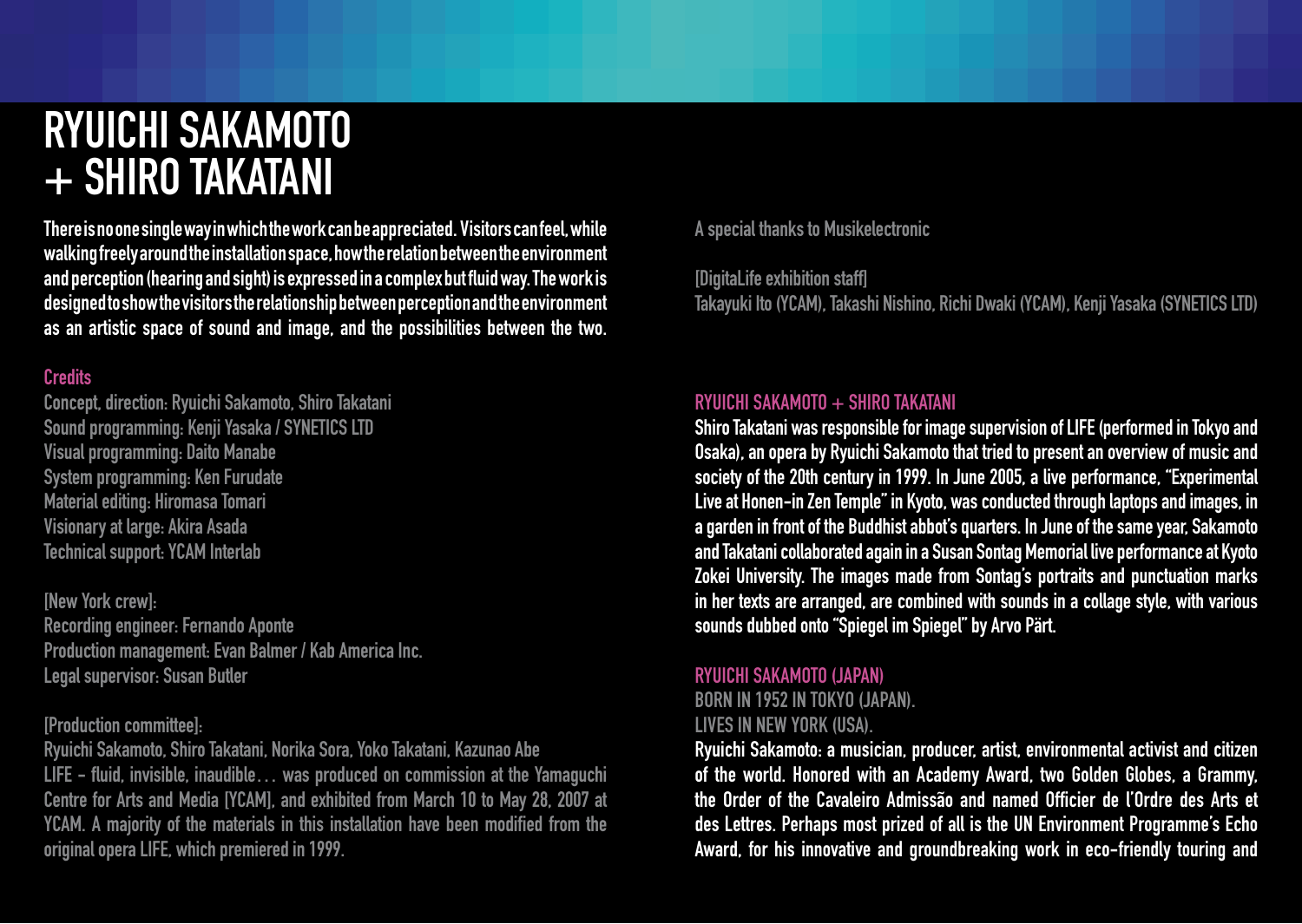### Ryuichi Sakamoto + Shiro Takatani

music distribution. A founding member of music history's most famous electronic band Yellow Magic Orchestra. Film scores include: Merry Christmas Mr. Lawrence, The Last Emperor, The Sheltering Sky, Love is the Devil and Women without Men. He wrote the music for the 1992 Olympic Games in Barcelona. His 2 new albums "playing the piano" (self-covers/solo piano versions of his earlier works, including some of his famous film themes) and "out of noise" (a more ambitious project recorded under the surface of the water of the Arctic Sea as well as the sound of the wind on glacial ice…an exploration about what is music and what is noise). Both albums have just been released in Europe on Decca/Universal Music Group and received rave reviews. Sakamoto devotes much of his time to environmental concerns – turning "Ego into Eco", as he puts it. Together with various colleagues he launched Zero Landmines project in 2001; and soon after was faced with the enormity of the global threats to the environment, he hit upon a simple idea: more trees. Protecting existing forests and planting new ones could strike a natural way of balancing human carbon emissions.

#### Shiro TAKATANI (japan)

Born in 1963, Nara (Japan). Lives in Kyoto (Japan). Graduated from Environmental design Art Dept. of Kyoto City University of Arts

Shiro Takatani joined Dumb Type as one of the founders in 1984, and since then has been involved particularly in the visual and technical aspects of their creative works. In 1990, Takatani participated as soloist in a municipal project in Groningen, Holland (artistic director: Daniel Libeskind), in collaboration with Akira Asada. Takatani created images for the collaborative concert Dangerous Visions with Art Zoyd and the National Orchestra of Lille in March 1998. He was visual director for the Ryuichi Sakamoto's opera LIFE in September 1999 and he released the solo video installation work frost frames (1998), optical flat / fibre optic type (2000): collection of The National Museum of Art, Osaka, Japan. He also created the video installation IRIS in collaboration with Fujiko Nakaya, a fog sculptor, for the Valencia Biennial in 2001. Commissioned by the Natural History Museum of Latvia in Riga, for the exhibition "Conversations with Snow and Ice", his installation was presented in November-December 2005, as part of a retrospective of the works of the snow and ice scientist Ukichiro Nakaya (1900-1962). In 2006, under the auspices of the Japan Foundation's 2006 Australia-Japan Exchange Project "Rapt! 20 contemporary artists from Japan", he was selected for a one-month artist residency in Australia and exhibited the new piece Chrono in Melbourne. In 2007, Takatani created an audio visual installation LIFE - fluid, invisible, inaudible… in collaboration with Ryuichi Sakamoto, commissioned by Yamaguchi Centre for Arts and Media (YCAM). The DVD version of LIFE - fluid, invisible, inaudible… was released in May 2008. Also, Takatani travelled to the Arctic (Greenland and Iceland) by sailboat joining the arctic expedition project "Cape Farewell" in 2007, the related exhibition was held July-August 2008 at Kagakumiraikan (National Museum of Emerging Science and Innovation) in Tokyo. Recently he created new performance Die Helle Kammer during a three weeks residency in Halle, Germany. The world premiere was in June 2008, as part of the "Theater der Welt" Festival in Halle. The new version of the performance (Spanish title : La Cámara Lúcida) is included in the Festival de Otoño (Madrid, Spain) in November 2009.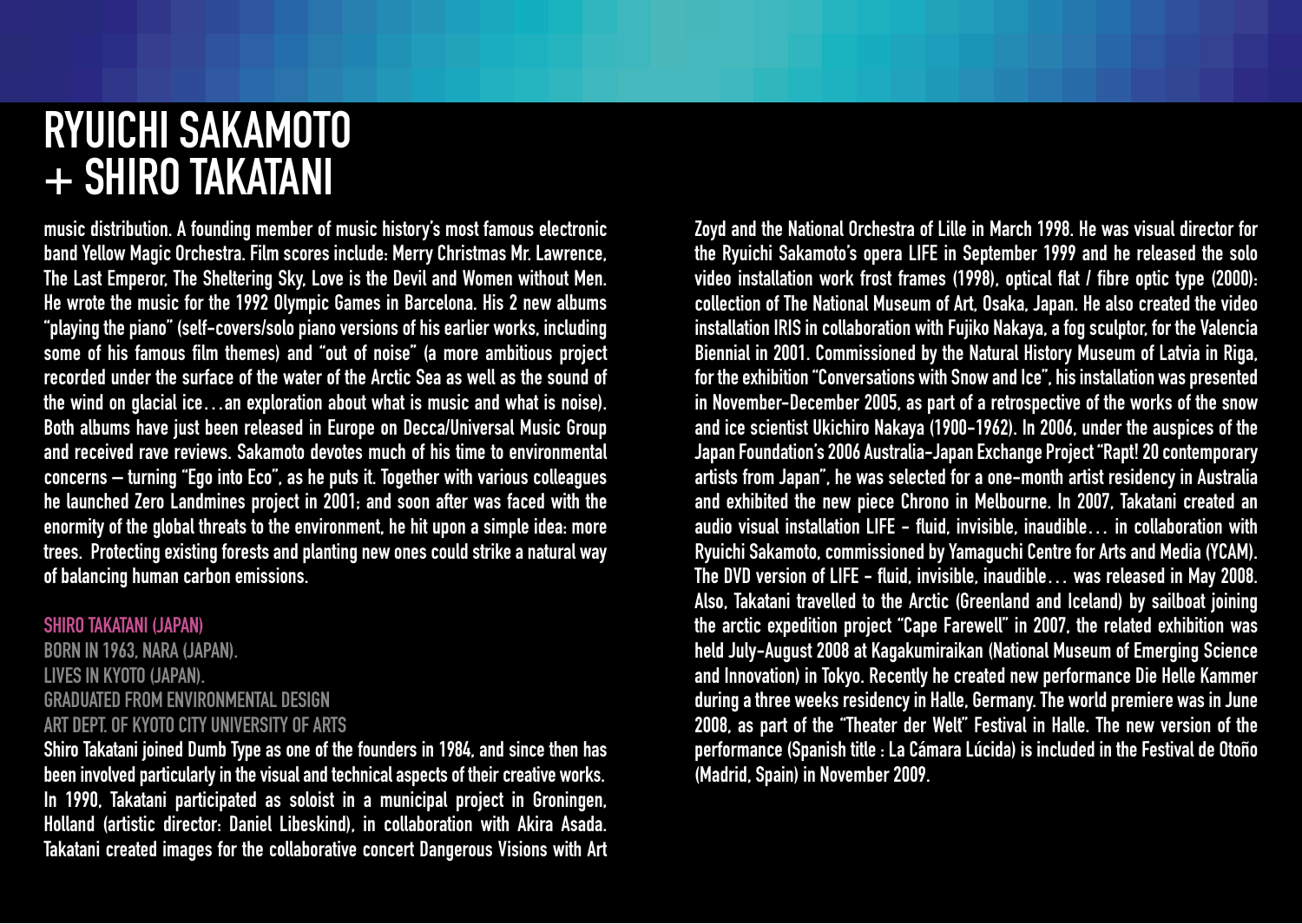## THE EXHIBITION



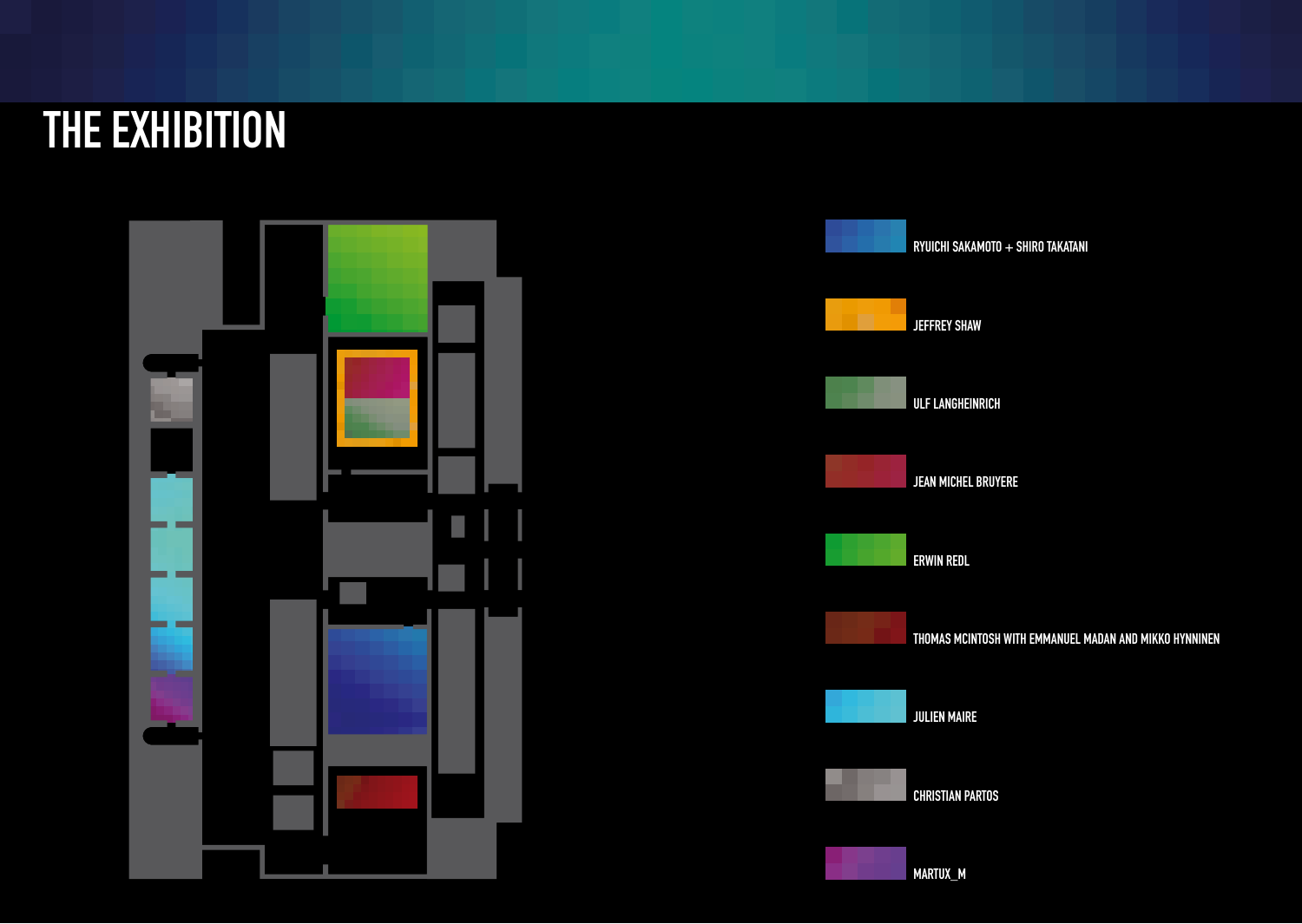#### **PRESIDENT** Giovanni Pieraccini

Vice president Monique Veaute

general director Fabrizio Grifasi

administrative director Sonia Zarlenga

#### organization director Valeria Grifasi

#### **PRODUCTION**

Francesca Manica Director, DigitaLife Stefania Lo Giudice Elisa Vago Maura Teofili Aurelie Martin

#### technical production

Luigi Grenna Technical director Luca Storari

#### press office

Francesca Venuto Director Paola Manfredi Antonella Bartoli

#### communication

Alessandro Gambino Director Maria Claudia Azzini

### sales promotion

Donatella Franciosi Director Lara Mastrantonio

#### public relation

Elena Giacomin Valentina Gulizia

#### Marketing

Roberta Malentacchi Claudia Cottrer Strateghia s.r.l. Marketing consulting A4C-art for communication srl, Fund raising

#### general affairs

Sonia Rico Director Piero Tauro Information technology director and photographer

#### **ADMINISTRATION** Giorgio Marcangeli Michela Piselli

#### EPIDEMIC

Richard Castelli Curator Hélène Stril Assistant Pierre Laly Amministration Florence Berthaud Communication

#### DigitaLife mounting

Ivo Anzino Alexandre Causin Marc Chee Francesco Costa Luca Da Dalto Daniele Davino Francesco Dobrovich Gregory Dupont Manlio Marco Carlo Garavaglia Francesco Geraci Daniele Iraci Damian Leonard Mariano Lucci Andrea Marzioni Damiano Minghetti Mauro Neglia Richi Owaki Eugenio Paolini Morgan Pellegrino Carl Staiger Nishino Takashi Ito Takayuki Kenji Yasaka